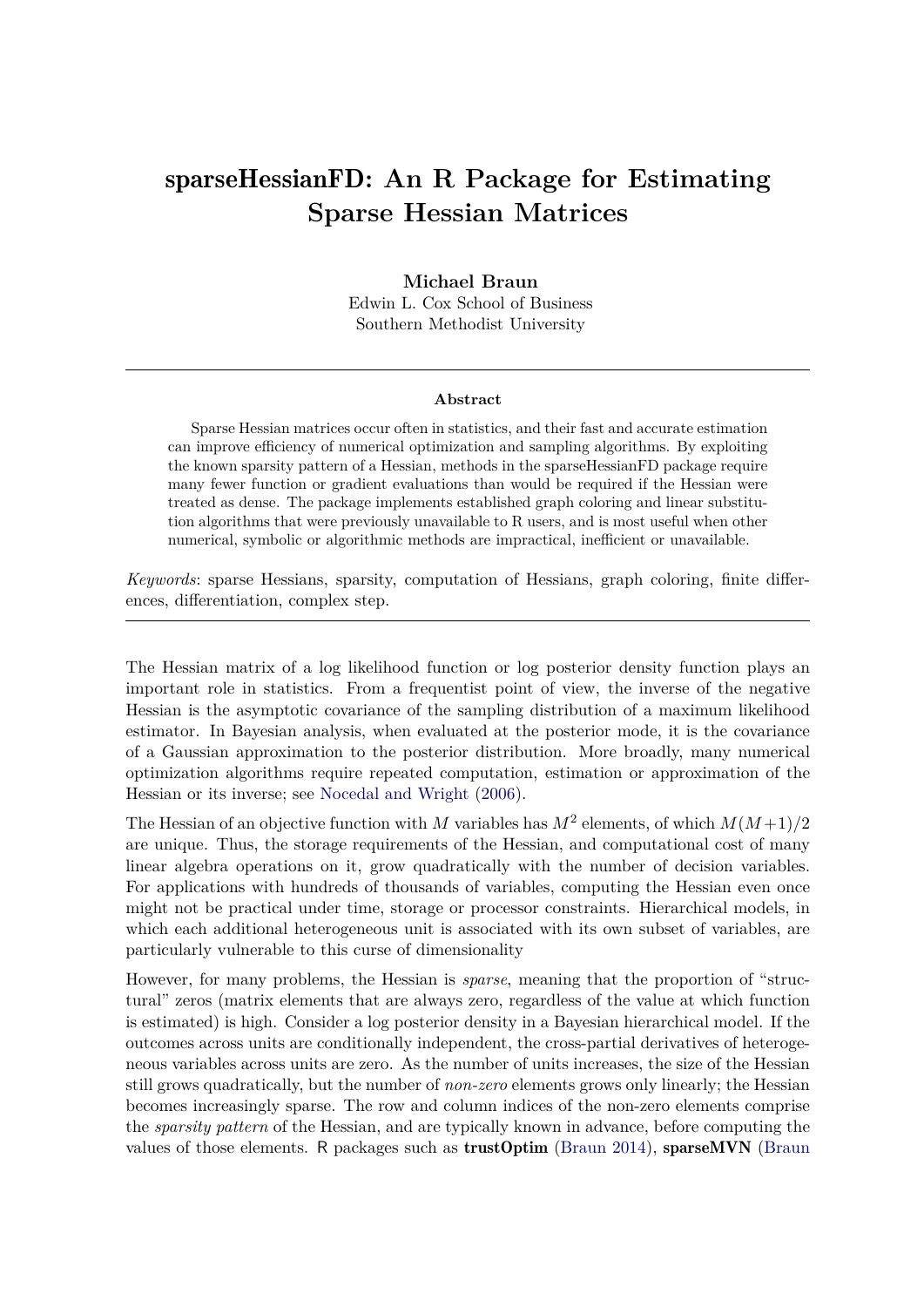[2015\)](#page-20-1) and ipoptr [\(Wächter and Biegler 2006\)](#page-21-1) have the capability to accept Hessians in a compressed sparse format.

The **sparseHessianFD** package is a tool for estimating sparse Hessians numerically, using either finite differences or complex perturbations of gradients. Section  $1.1$  will cover the specifics, but the basic idea is as follows. Consider a real-valued function  $f(x)$ , its gradient  $\nabla f(x)$ , and its Hessian  $Hf(x)$ , for  $x \in \mathbb{R}^M$ . Define the derivative vector as the transpose of the gradient, and a vector of partial derivatives, so  $Df(x) = \nabla f(x)^\top = (D_1, \ldots, D_M)$ . (Throughout the paper, we will try to reduce notational clutter by referring to the derivative and Hessian as D and H, respectively, without the  $f(x)$  symbol). Let  $e_m$  be a vector of zeros, except with a 1 in the *m*th element, and let  $\delta$  be a sufficiently small scalar constant. A "finite difference" linear approximation to the *m*th column of the Hessian is  $H_m \approx (\nabla f(x + \delta e_m) - \nabla f(x))/\delta$ . Estimating a dense Hessian in this way involves at least  $M+1$  calculations of the gradient: one for the gradient at *x*, and one after perturbing each of the *M* elements of *x*, one at a time. Under certain conditions, a more accurate approximation is the "complex step" method:  $H_m \approx \text{Im}(\nabla f(x + i\delta e_m)) / \delta$ , where  $i = \sqrt{-1}$  and Im returns the imaginary part of a complex number [\(Squire and Trapp 1998\)](#page-21-2). Regardless of the approximation method used, if the Hessian is sparse, most of the elements are constrained to zero. Depending on the sparsity pattern of the Hessian, those constraints may let us recover the Hessian with fewer gradient evaluations by perturbing multiple elements of *x* together. For some sparsity patterns, estimating a Hessian in this way can be profoundly efficient. In fact, for the hierarchical models that we consider in this paper, the number of gradient evaluations does not increase with the number of additional heterogeneous units.

The package defines the *sparseHessianFD* class, whose initializer requires the user to provide functions that compute an objective function, its gradient (as accurately as possible, to machine precision), and the sparsity pattern of its Hessian matrix. The sparsity pattern (e.g., location of structural zeros) must be known in advance, and cannot vary across the domain of the objective function. The only functions and methods of the class that the end user should need to use are the initializer, methods that return the Hessian in a sparse compressed format, and perhaps some utility functions that simplify the construction of the sparsity pattern. The class also defines methods that partition the variables into groups that can be perturbed together in a finite differencing step, and recovers the elements of the Hessian via linear substitution. Those methods perform most of the work, but should be invisible to the user.

As with any computing method or algorithm, there are boundaries around the space of applications for which sparseHessianFD is the right tool for the job. In general, numerical approximations are not "first choice" methods because the result is not exact, so  $sparseHe$ sianFD should not be used when the application cannot tolerate any error, no matter how small. Also, we admit that some users might balk at having to provide an exact gradient, even though the Hessian will be estimated numerically.<sup>[1](#page-1-0)</sup> However, deriving a vector of first derivatives, and writing R functions to compute them, is a lot easier than doing the same for a matrix of second derivatives, and more accurate than computing second-order approximations from the objective function. Even when we have derived the Hessian symbolically, in practice it may still be faster to estimate the Hessian using **sparseHessianFD** than coding it directly. These are the situations in which sparseHessianFD adds the most value to the statistician's

<span id="page-1-0"></span><sup>&</sup>lt;sup>1</sup>It is possible that a gradient that is approximated using a complex step method would be precise enough to be useful. A further investigation is beyond the scope of this paper.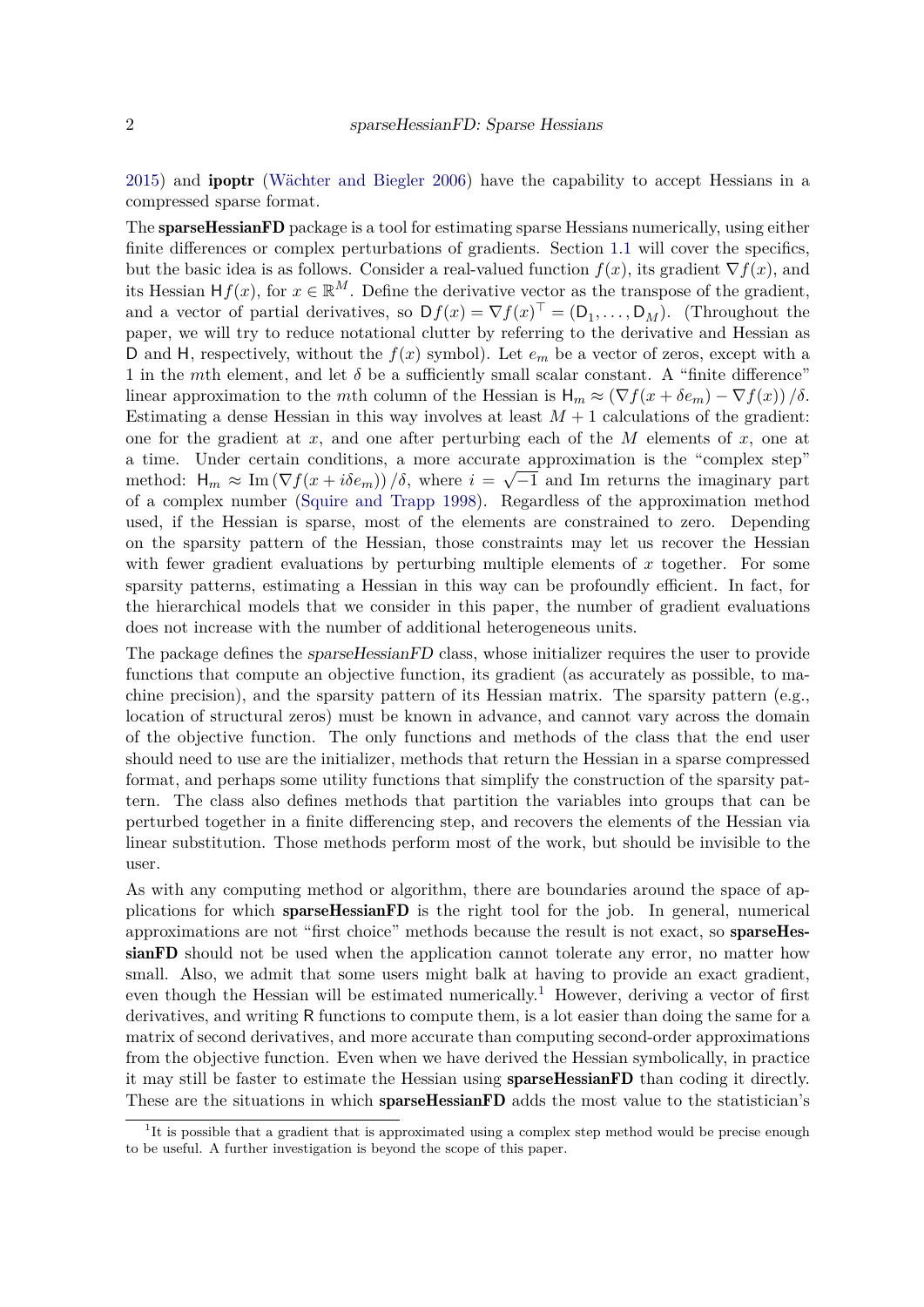toolbox.

This article proceeds as follows. First, we present some background information about numerical differentiation, and sparse matrices in R, in Section [1.](#page-2-1) In Section [2,](#page-6-0) we explain how to use the package. Section [3](#page-13-0) explains the underlying algorithms, and Section [4](#page-15-0) demonstrates the scalability of those algorithms.

# **1. Background**

<span id="page-2-1"></span>Before describing how to use the package, we present two short background notes. The first note is an informal mathematical explanation of numerical estimation of the Hessian matrix, with an illustration of how the number of gradient estimates can be reduced by exploiting the sparsity pattern and symmetric structure. This note borrows heavily from, and uses the notation in, [Magnus and Neudecker](#page-21-3) [\(2007,](#page-21-3) Chapter 6). The second note is a summary of some of the sparse matrix classes that are defined in the **Matrix** package [\(Bates and Maechler](#page-20-2) [2015\)](#page-20-2), which are used extensively in sparseHessianFD.

#### <span id="page-2-0"></span>**1.1. Numerical differentiation of sparse Hessians**

The partial derivative of a real scalar-valued function  $f(x)$  with respect to  $x_j$  (the *j*th component of  $x \in \mathbb{R}^M$  is defined as

$$
D_j f(x) = \lim_{\delta \to 0} \frac{f(x + \delta e_j) - f(x)}{\delta} \tag{1}
$$

For a sufficiently small  $\delta$ , this definition allows for a linear approximation to  $D_j f(x)$ . The derivative of  $f(x)$  is the vector of all M partial derivatives.

$$
Df(x) = (D_1f(x), \dots, D_Mf(x))
$$
\n(2)

The *gradient* is defined as  $\nabla f(x) = \mathsf{D} f(x)^\top$ .

We define the second-order partial derivative as

$$
D_{jk}^{2} = \lim_{\delta \to 0} \frac{D_{j} f(x + \delta e_{k}) - D_{j} f(x)}{\delta}
$$
\n(3)

and the Hessian as

$$
\mathsf{H}f(x) = \begin{pmatrix} \mathsf{D}_{11}^2 & \mathsf{D}_{12}^2 & \dots & \mathsf{D}_{1M}^2 \\ \mathsf{D}_{21}^2 & \mathsf{D}_{22}^2 & \dots & \mathsf{D}_{2M}^2 \\ \vdots & \vdots & & \vdots \\ \mathsf{D}_{M1}^2 & \mathsf{D}_{M2}^2 & \dots & \mathsf{D}_{MM}^2 \end{pmatrix} \tag{4}
$$

The Hessian is symmetric, so  $D_{ij}^2 = D_{ji}^2$ .

## *Approximation using Ąnite differences*

To estimate the *m*th column of H using finite differences, we choose a sufficiently small  $\delta$ , and compute

$$
\mathsf{H}_{m}f(x) \approx \frac{\mathsf{D}f(x + \delta e_{m}) - \mathsf{D}f(x)}{\delta} \tag{5}
$$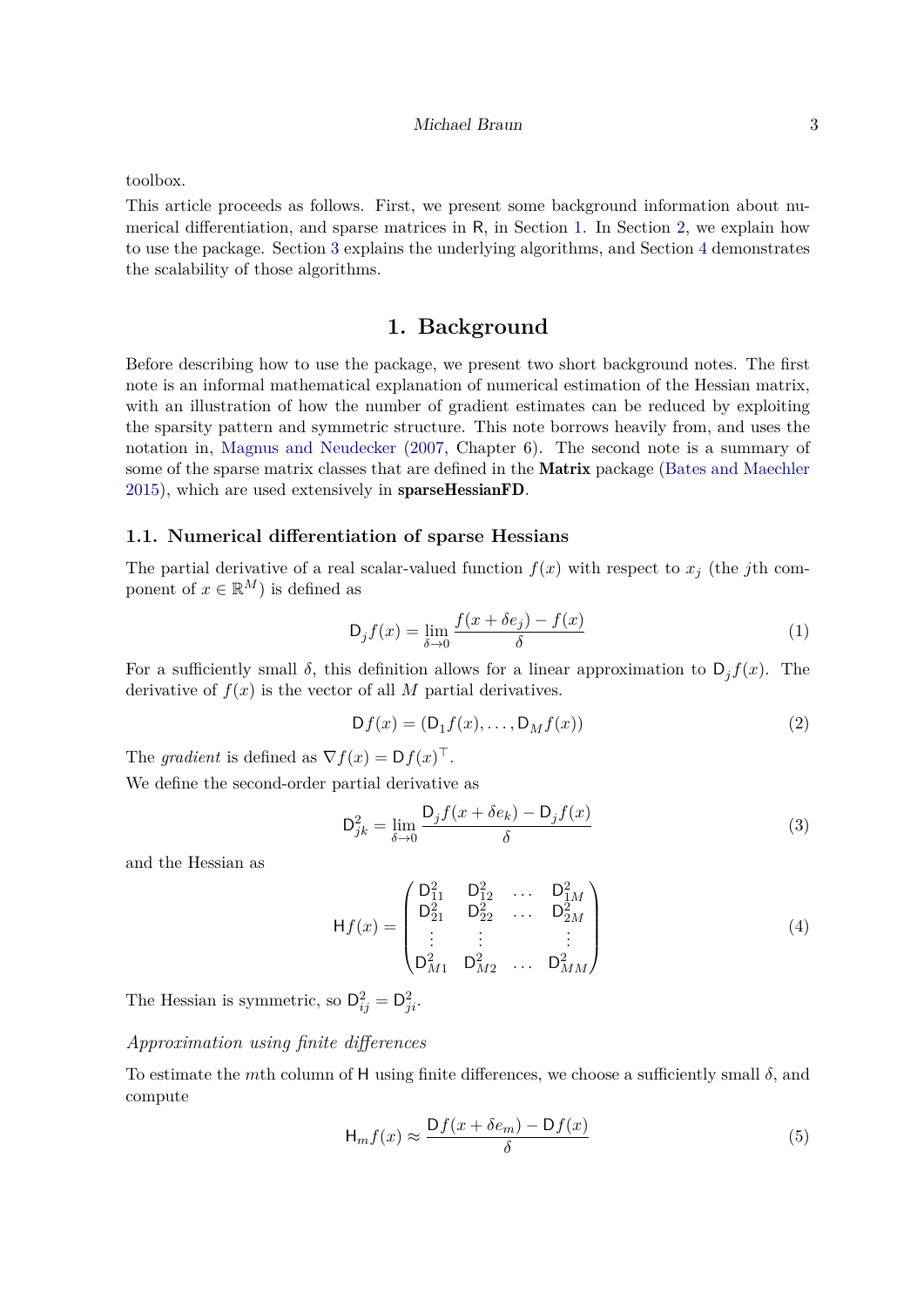For  $M = 2$ , our estimate of a general  $Hf(x)$  would be

$$
\mathsf{H}f(x) \approx \begin{pmatrix} \mathsf{D}_1 f(x_1 + \delta, x_2) - \mathsf{D}_1 f(x_1, x_2) & \mathsf{D}_1 f(x_1, x_2 + \delta) - \mathsf{D}_1 f(x_1, x_2) \\ \mathsf{D}_2 f(x_1 + \delta, x_2) - \mathsf{D}_2 f(x_1, x_2) & \mathsf{D}_2 f(x_1, x_2 + \delta) - \mathsf{D}_2 f(x_1, x_2) \end{pmatrix} / \delta \tag{6}
$$

This estimate requires three evaluations of the gradient to get  $Df(x_1, x_2)$ ,  $Df(x_1 + \delta, x_2)$ , and  $Df(x_1, x_2 + \delta).$ 

Now suppose that the Hessian is sparse, and that the off-diagonal elements are zero. That means that

<span id="page-3-0"></span>
$$
D_1 f(x_1, x_2 + \delta) - D_1 f(x_1, x_2) = 0 \tag{7}
$$

<span id="page-3-2"></span><span id="page-3-1"></span>
$$
D_2 f(x_1 + \delta, x_2) - D_2 f(x_1, x_2) = 0
$$
\n(8)

If the identity in Equation [7](#page-3-0) holds for  $x_1$ , it must also hold for  $x_1 + \delta$ , and if Equation [8](#page-3-1) holds for  $x_2$ , it must also hold for  $x_2 + \delta$ . Therefore,

$$
\mathsf{H}f(x) \approx \begin{pmatrix} \mathsf{D}_1 f(x_1 + \delta, x_2 + \delta) - \mathsf{D}_1 f(x_1, x_2) & 0\\ 0 & \mathsf{D}_2 f(x_1 + \delta, x_2 + \delta) - \mathsf{D}_2 f(x_1, x_2) \end{pmatrix} / \delta \tag{9}
$$

Only two gradients,  $Df(x_1, x_2)$  and  $Df(x_1 + \delta, x_2 + \delta)$ , are needed. Being able to reduce the number of gradient evaluations from 3 to 2 depends on knowing that the cross-partial derivatives are zero.

#### *Approximation using complex steps*

If  $f(x)$  is defined over a complex domain and is holomorphic, then we can we can approximate  $Df(x)$  and  $Hf(x)$  at real values of x using the complex step method. This method comes from a Taylor series expansion of  $f(x)$  in the imaginary direction of the complex plane [\(Squire](#page-21-2) [and Trapp 1998\)](#page-21-2). After rearranging terms, and taking the imaginary parts of both sides,

$$
f(x + i\delta) = f(x) + i\delta \mathcal{D}f(x) + \mathcal{O}(\delta^2)
$$
\n(10)

$$
\mathsf{D}f(x) \approx \frac{\mathrm{Im}(f(x+i\delta))}{\delta} \tag{11}
$$

Estimating a first derivative using the complex step method does not require a differencing operation, so there is no subtraction operation that might generate roundoff errors. Thus, the approximation can be made arbitrarily precise as  $\delta \to 0$  [\(Lai and Crassidis 2008\)](#page-21-4). This is not the case for second-order approximations of the Hessian [\(Abreu, Stich, and Morales](#page-20-3) [2013\)](#page-20-3). However, when the gradient can be computed exactly, we can compute a first-order approximation to Hessian by treating it as the Jacobian of a vector-valued function [\(Lai and](#page-21-4) [Crassidis 2008\)](#page-21-4).

$$
Hf(x) \approx \begin{pmatrix} \text{Im}(D_1 f(x_1 + i\delta, x_2)) & \text{Im}(D_1 f(x_1, x_2 + i\delta)) \\ \text{Im}(D_2 f(x_1 + i\delta, x_2)) & \text{Im}(D_2 f(x_1, x_2 + i\delta)) \end{pmatrix} / \delta
$$
(12)

If this matrix were dense, we would need two evaluations of the  $Df(x)$  to estimate it. If the matrix were sparse, with the same sparsity pattern as the Hessian in Equation [9,](#page-3-2) and we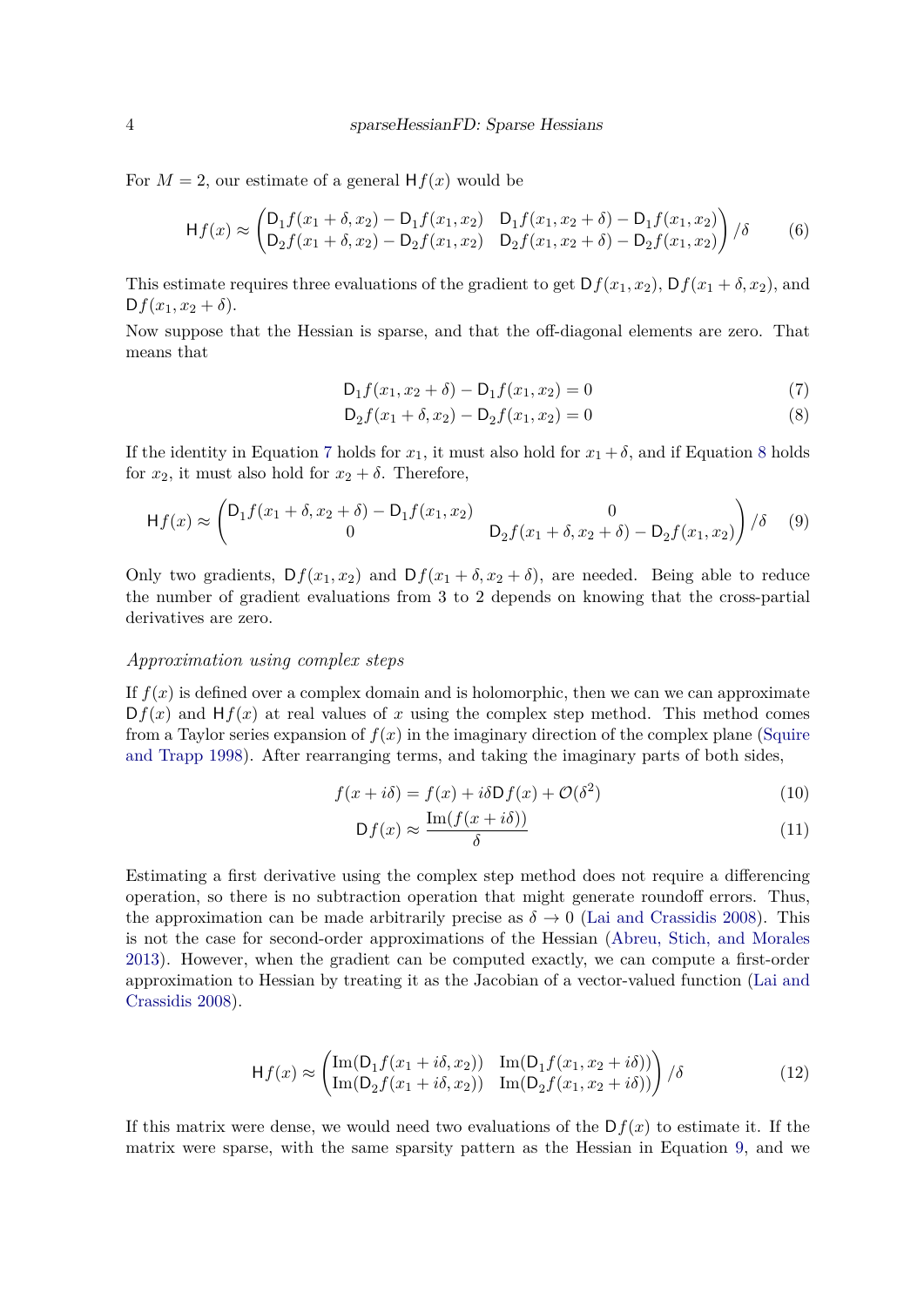#### <span id="page-4-1"></span><span id="page-4-0"></span>Michael Braun 5

assume that structural zeros remain zero for all complex  $x \in \mathbb{Z}^M$ , then we need only one evaluation. Suppose we were to subtract  $\text{Im}(Df(x_1, x_2))$  from each column of  $Hf(x)$ . When *x* is real, the imaginary part of the gradient is zero, so this operation has no effect on the value of the Hessian. But the sparsity constraints ensure that the following identities hold all complex *x*.

$$
Im(D_1 f(x_1, x_2 + i\delta)) - Im(D_1 f(x_1, x_2)) = 0
$$
\n(13)

Im(D<sup>2</sup> *<sup>f</sup>*(*x*<sup>1</sup> <sup>+</sup> *iδ, x*2)) <sup>−</sup> Im(D<sup>2</sup> *f*(*x*1*, x*2)) = 0 (14)

As with the finite difference method, because Equation [13](#page-4-0) holds for  $x_1$ , it must also hold for  $x_1 + i\delta$ , and because Equation [14](#page-4-1) holds for  $x_2$ , it must also hold for  $x_2 + i\delta$ . Thus,

$$
\mathsf{H}f(x) \approx \begin{pmatrix} \text{Im}(\mathsf{D}_1 f(x_1 + i\delta, x_2 + i\delta)) & 0\\ 0 & \text{Im}(\mathsf{D}_2 f(x_1 + i\delta, x_2 + i\delta)) \end{pmatrix} / \delta \tag{15}
$$

for real *x*. Only one evaluation of the gradient is required.

# *Perturbing groups of variables*

[Curtis, Powell, and Reid](#page-20-4) [\(1974\)](#page-20-4) describe a method of estimating sparse Jacobian matrices by perturbing groups of variables together. [Powell and Toint](#page-21-5) [\(1979\)](#page-21-5) extend this idea to the general case of sparse Hessians. This method partitions the decision variables into *C* mutually exclusive groups so that the number of gradient evaluations is reduced. Define  $\mathbf{G} \in \mathbb{R}^{M \times C}$ where  $\mathbf{G}_{mc} = \delta$  if variable *m* belongs to group *c*, and zero otherwise. Define  $\mathbf{G}_c \in \mathbb{R}^M$  as the *c*th column of **G**.

Next, define  $\mathbf{Y} \in \mathbb{R}^{M \times C}$  such that each column is either a difference in gradients, or the imaginary part of a complex-valued gradient, depending on the chosen method.

$$
\mathbf{Y}_c = \begin{cases} \nabla f(x + G_c) - \nabla f(x) & \text{finite difference method} \\ \text{Im}(\nabla f(x + iG_c)) & \text{complex step method} \end{cases}
$$
(16)

If  $C = M$ , then **G** is a diagonal matrix with  $\delta$  in each diagonal element. The matrix equation  $H\mathbf{G} = \mathbf{Y}$  represents the linear approximation  $H_{im}\delta \approx y_{im}$ , and we can solve for all elements of H just by computing **Y**. But if  $C < M$ , there must be at least one  $\mathbf{G}_c$  with  $\delta$  in at least two rows. The corresponding column  $Y_c$  is computed by perturbing multiple variables at once, so we cannot solve for any H*im* without further constraints.

These constraints come from the sparsity pattern and symmetry of the Hessian. Consider an example with the following values and sparsity pattern.

<span id="page-4-2"></span>
$$
\mathsf{H}f(x) = \begin{pmatrix} h_{11} & 0 & h_{31} & 0 & 0 \\ 0 & h_{22} & 0 & h_{42} & 0 \\ h_{31} & 0 & h_{33} & 0 & h_{53} \\ 0 & h_{42} & 0 & h_{44} & 0 \\ 0 & 0 & h_{53} & 0 & h_{55} \end{pmatrix} \tag{17}
$$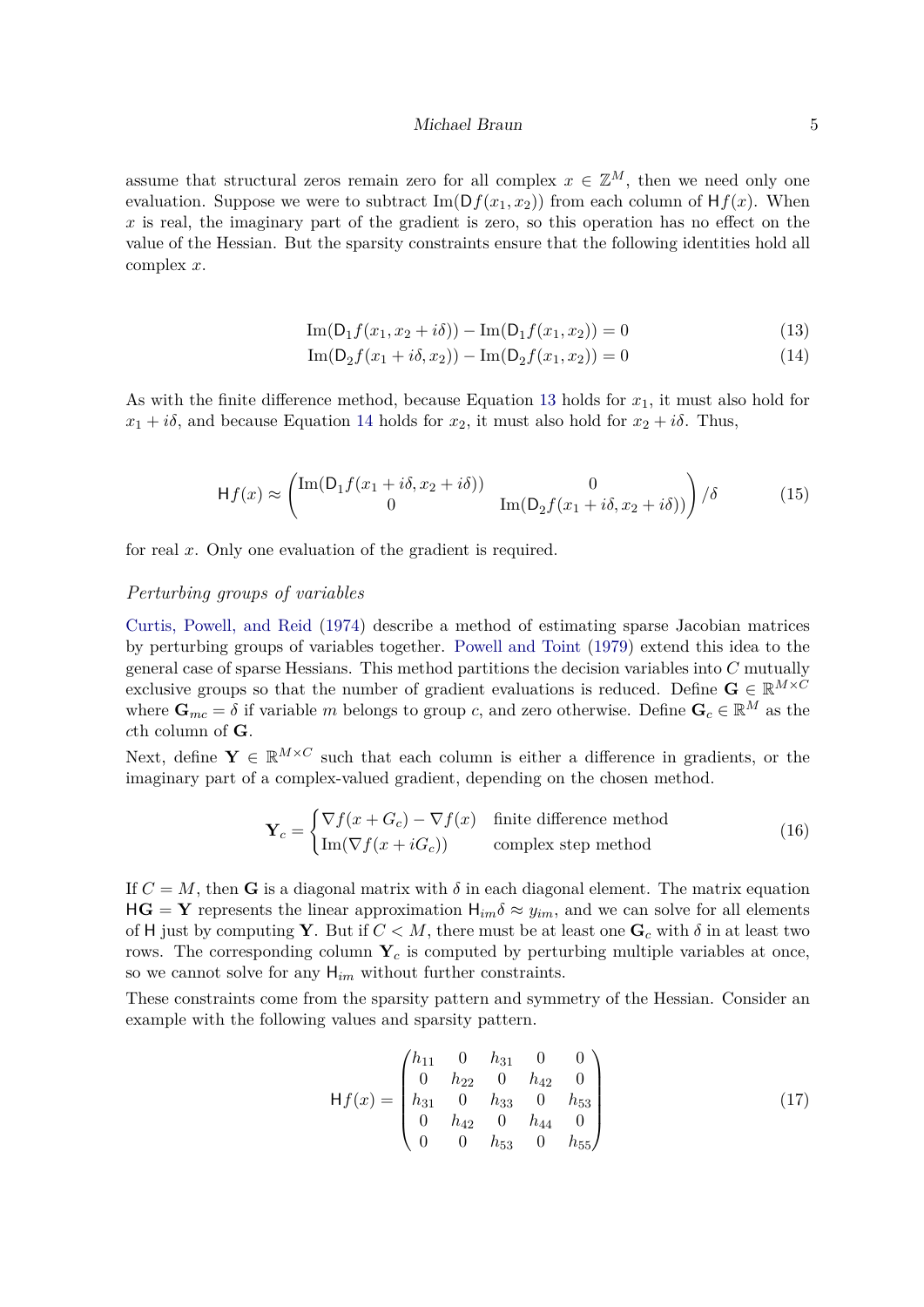Suppose  $C = 2$ , and define group membership of the five variables through the following **G** matrix.

$$
\mathbf{G}^{\top} = \begin{pmatrix} \delta & \delta & 0 & 0 & \delta \\ 0 & 0 & \delta & \delta & 0 \end{pmatrix} \tag{18}
$$

Variables 1, 2 and 5 are in group 1, while variables 3 and 4 are in group 2.

Next, compute the columns of **Y** using Equation [16.](#page-4-2) We now have the following system of linear equations from  $HG = Y$ .

$$
h_{11} = y_{11} \t h_{31} = y_{12}
$$
  
\n
$$
h_{22} = y_{21} \t h_{42} = y_{22}
$$
  
\n
$$
h_{31} + h_{53} = y_{31} \t h_{33} = y_{32}
$$
  
\n
$$
h_{42} = y_{41} \t h_{44} = y_{42}
$$
  
\n
$$
h_{55} = y_{51} \t h_{53} = y_{52}
$$
  
\n(19)

Note that this system is overdetermined. Both  $h_{31} = y_{12}$  and  $h_{53} = y_{52}$  can be determined directly, but  $h_{31} + h_{53} = y_{31}$  may not necessarily hold, and  $h_{42}$  could be either  $y_{41}$  or  $y_{22}$ . [Powell and Toint](#page-21-5) [\(1979\)](#page-21-5) prove that it is sufficient to solve  $LG = Y$  instead via a substitution method, where  $\mathsf{L}$  is the lower triangular part of  $\mathsf{H}$ . This has the effect of removing the equations  $h_{42} = y_{22}$  and  $h_{31} = y_{12}$  from the system, but retaining  $h_{53} = y_{52}$ . We can then solve for  $h_{31} = y_{31} - y_{52}$ . Thus, we have determined a  $5 \times 5$  Hessian with only three gradient evaluations, in contrast with the six that would have been needed had H been treated as dense.

The sparseHessianFD algorithms assign variables to groups before computing the values of the Hessian. This is why the sparsity pattern needs to be provided in advance. If a non-zero element is omitted from the sparsity pattern, the resulting estimate of the Hessian will be incorrect. The only problems with erroneously including a zero element in the sparsity pattern are a possible lack of efficiency (e.g., an increase in the number of gradient evaluations), and that the estimated value might be close to, but not exactly, zero. The algorithms for assigning decision variables to groups, and for extracting nonzero Hessian elements via substitution, are described in Section [3.](#page-13-0)

#### **1.2. Sparse matrices and the** Matrix **package**

The sparseHessianFD package uses the sparse matrix classes that are defined in the Matrix package [\(Bates and Maechler 2015\)](#page-20-2). All of these classes are subclasses of sparseMatrix. Only the row and column indices (or pointers to them), the non-zero values, and some metadata, are stored; unreferenced elements are assumed to be zero. Class names, summarized in Table [1,](#page-6-1) depend on the data type, matrix structure, and storage format. Values in numeric and logical matrices correspond to the R data types of the same names. Pattern matrices contain row and column information for the non-zero elements, but no values. The storage format refers to the internal ordering of the indices and values, and the layout defines a matrix as symmetric (so duplicated values are stored only once), triangular, or general. The levels of these three factors determine the prefix of letters in each class name. For example, a triangular sparse matrix of numeric (double precision) data, stored in column-compressed format, has a class dtCMatrix.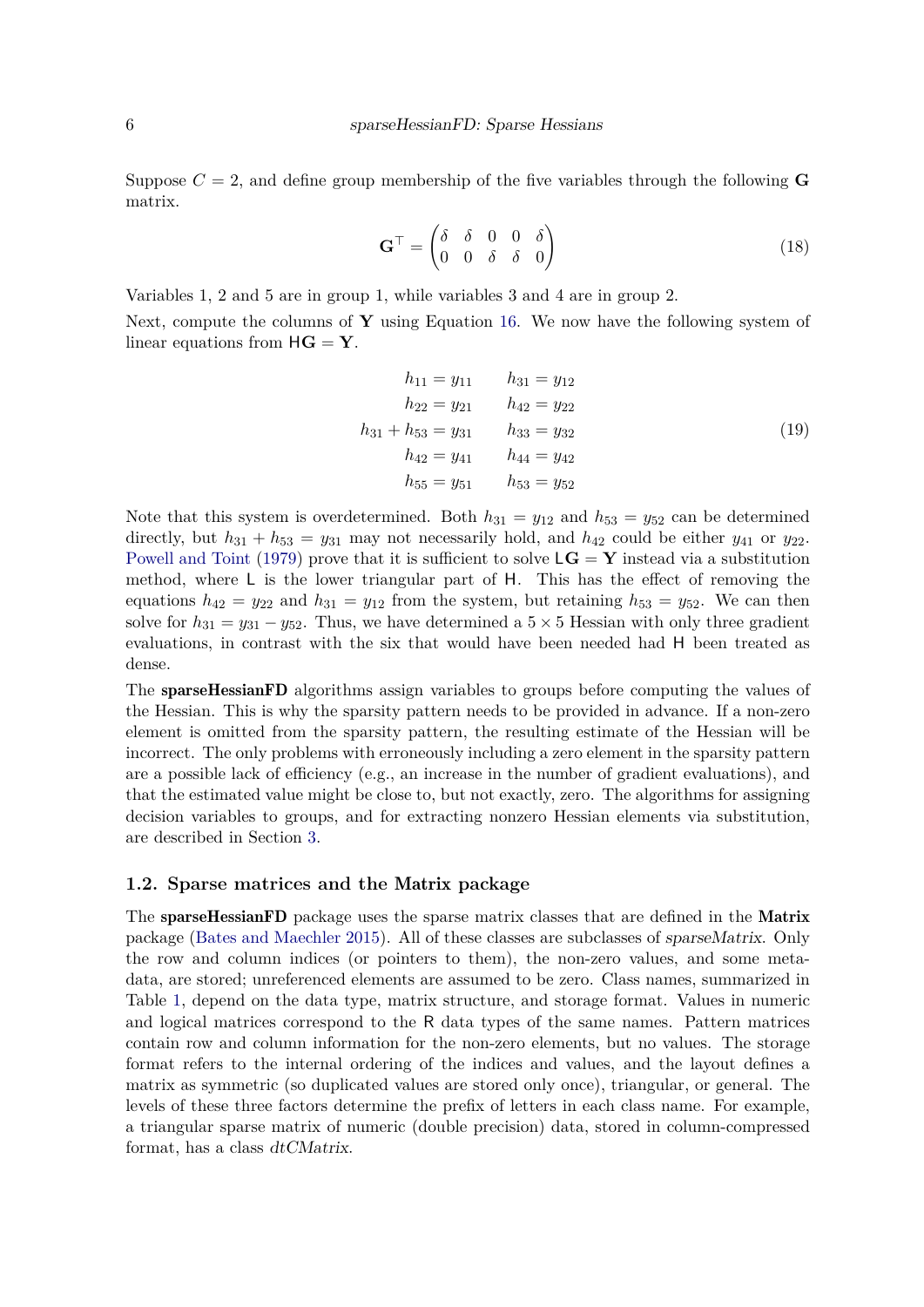| Michael Braun |  |
|---------------|--|
|               |  |

<span id="page-6-1"></span>

| Storage           | Layout     | numeric      | Data type<br>logical | pattern   |
|-------------------|------------|--------------|----------------------|-----------|
| Triplet           | general    | dgTMatrix    | lgTMatrix            | ngTMatrix |
|                   | triangular | $dt$ TMatrix | <i>ltTMatrix</i>     | ntTMatrix |
|                   | symmetric  | dsTMatrix    | <i>lsTMatrix</i>     | nsTMatrix |
| Row-compressed    | general    | dgRMatrix    | lgRMatrix            | ngRMatrix |
|                   | triangular | dtRMatrix    | <i>ltRMatrix</i>     | ntRMatrix |
|                   | symmetric  | dsRMatrix    | <i>lsRMatrix</i>     | nsRMatrix |
| Column-compressed | general    | dgCMatrix    | lgCMatrix            | ngCMatrix |
|                   | triangular | dtCMatrix    | $lt$ <i>CMatrix</i>  | ntCMatrix |
|                   | symmetric  | dsCMatrix    | <i>lsCMatrix</i>     | nsCMatrix |

|  |  | Table 1: Class names for sparse matrices, as defined in the Matrix package. |  |  |  |
|--|--|-----------------------------------------------------------------------------|--|--|--|
|  |  |                                                                             |  |  |  |

Matrix also defines some other classes of sparse and dense matrices that we will not discuss here. The **Matrix** package uses the as function to convert sparse matrices from one format to another, and to convert a base R matrix to one of the Matrix classes.

The distinctions among sparse matrix classes is important because **sparseHessianFD**'s hessian method returns a dgCMatrix, even though the Hessian is symmetric. Depending on how the Hessian is used, it might be useful to coerce the Hessian into a dsCMatrix object. Also, the utility functions in Table [2](#page-8-0) expect or return certain classes of matrices, so some degree of coercion of input and output might be necessary. Another useful Matrix function is tril, which extracts the lower triangle of a general or symmetric matrix.

# **2. Using the package**

<span id="page-6-0"></span>In this section, we demonstrate how to use the **sparseHessianFD**, using a hierarchical binary choice model as an example. Then, we discuss the sparsity pattern of the Hessian, and estimate the Hessian values.

#### <span id="page-6-2"></span>**2.1. Example model: hierarchical binary choice**

Suppose we have a dataset of *N* households, each with *T* opportunities to purchase a particular product. Let  $y_i$  be the number of times household  $i$  purchases the product, out of the *T* purchase opportunities, and let  $p_i$  be the probability of purchase. The heterogeneous parameter  $p_i$  is the same for all  $T$  opportunities, so  $y_i$  is a binomial random variable.

Let  $\beta_i \in \mathbb{R}^k$  be a heterogeneous coefficient vector that is specific to household *i*, such that  $\beta_i = (\beta_{i1}, \dots, \beta_{ik})$ . Similarly,  $z_i \in \mathbb{R}^k$  is a vector of household-specific covariates. Define each  $p_i$  such that the log odds of  $p_i$  is a linear function of  $\beta_i$  and  $z_i$ , but does not depend directly on  $\beta_j$  and  $z_j$  for another household  $j \neq i$ .

$$
p_i = \frac{\exp(z_i' \beta_i)}{1 + \exp(z_i' \beta_i)}, \ i = 1...N
$$
\n(20)

The coefficient vectors  $\beta_i$  are distributed across the population of households following a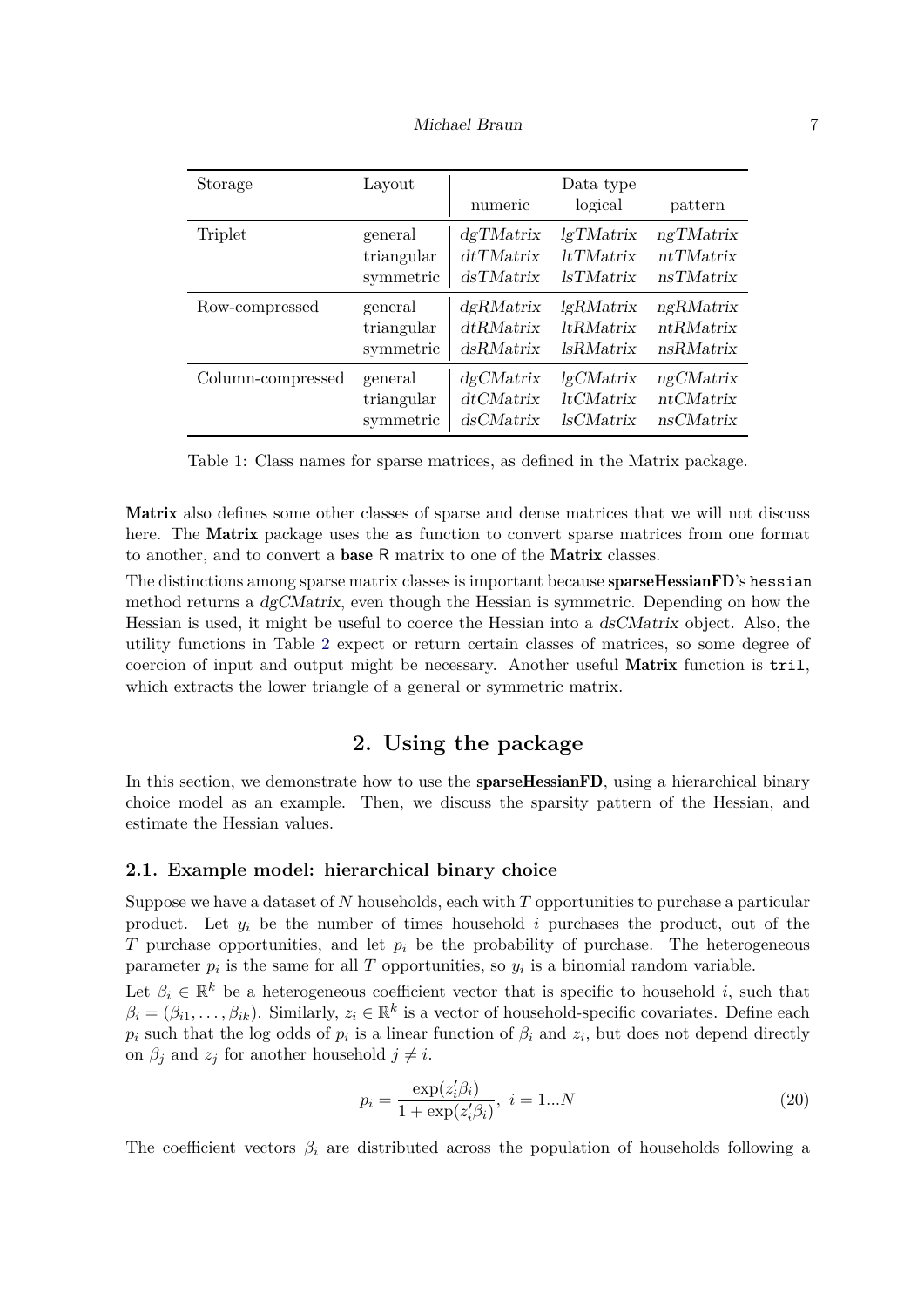multivariate normal distribution with mean  $\mu \in \mathbb{R}^k$  and covariance  $\Sigma \in \mathbb{R}^{k \times k}$ . Assume that we know  $\Sigma$ , but not  $\mu$ , so we place a multivariate normal prior on  $\mu$ , with mean 0 and covariance  $\Omega \in \mathbb{R}^{k \times k}$ . Thus, the parameter vector  $x \in \mathbb{R}^{(N+1)k}$  consists of the *Nk* elements in the *N*  $\beta_i$  vectors, and the *k* elements in  $\mu$ .

The log posterior density, ignoring any normalization constants, is

<span id="page-7-0"></span>
$$
\log \pi(\beta_{1:N}, \mu | \mathbf{Y}, \mathbf{Z}, \mathbf{\Sigma}, \mathbf{\Omega}) = \sum_{i=1}^{N} \left( p_i^{y_i} (1 - p_i)^{T - y_i} - \frac{1}{2} (\beta_i - \mu)^{\top} \mathbf{\Sigma}^{-1} (\beta_i - \mu) \right) - \frac{1}{2} \mu^{\top} \mathbf{\Omega}^{-1} \mu
$$
\n(21)

#### **2.2. Sparsity patterns**

Let  $x_1$  and  $x_2$  be two subsets of elements of *x*. Define  $D_{x_1,x_2}^2$  as the product set of crosspartial derivatives between all elements in  $x_1$  and all elements in  $x_2$ . From the log posterior density in Equation [21,](#page-7-0) we can see that  $D^2_{\beta_i,\beta_i} \neq 0$  (one element of  $\beta_i$  could be correlated with another element of  $\beta_i$ ), and that, for all  $i, \mathsf{D}^2_{\beta_i, \mu} \neq 0$  (because  $\mu$  is the prior mean of each *βi*). However, since the *β<sup>i</sup>* and *β<sup>j</sup>* are independently distributed, and the *y<sup>i</sup>* are conditionally independent, the cross-partial derivatives  $D_{\beta_i,\beta_j}^2 = 0$  for all  $i \neq j$ . When *N* is much greater than  $k$ , there will be many more zero cross-partial derivatives than non-zero. Each  $D^2$  is mapped to a submatrix of H, most of which with be zero. The resulting Hessian of the log posterior density will be sparse.

The sparsity pattern depends on the indexing function; that is, on how the variables are ordered in *x*. One such ordering is to group all of the coefficients in the  $\beta_i$  for each unit together.

$$
\beta_{11}, \dots, \beta_{1k}, \beta_{21}, \dots, \beta_{2k}, \dots, \beta_{N1}, \dots, \beta_{Nk}, \mu_1, \dots, \mu_k
$$
\n
$$
(22)
$$

In this case, the Hessian has a "block-arrow" structure. For example, if  $N = 5$  and  $k = 2$ , then there are 12 total variables, and the Hessian will have the pattern in Figure [1a.](#page-8-1) Another possibility is to group coefficients for each covariate together.

$$
\beta_{11}, \ldots, \beta_{N1}, \beta_{12}, \ldots, \beta_{N2}, \ldots, \beta_{1k}, \ldots, \beta_{Nk}, \mu_1, \ldots, \mu_k
$$
\n
$$
(23)
$$

Now the Hessian has an "banded" sparsity pattern, as in Figure [1b.](#page-8-1)

In both cases, the number of non-zeros is the same. There are 144 elements in this symmetric matrix, but only 64 are non-zero, and only 38 values are unique. Although the reduction in RAM from using a sparse matrix structure for the Hessian may be modest, consider what would happen if  $N = 1,000$  instead. In that case, there are 2,002 variables in the problem, and more than 4 million elements in the Hessian. However, only 12*,* 004 of those elements are non-zero. If we work with only the lower triangle of the Hessian, then we need to work with only 7,003 values.

The sparsity pattern required by sparseHessianFD consists of the row and column indices of the non-zero elements in the *lower triangle* the Hessian, and it is the responsibility of the user to ensure that the pattern is correct. In practice, rather than trying to keep track of the row and column indices directly, it might be easier to construct a pattern matrix first, check visually that the matrix has the right pattern, and then extract the indices. The package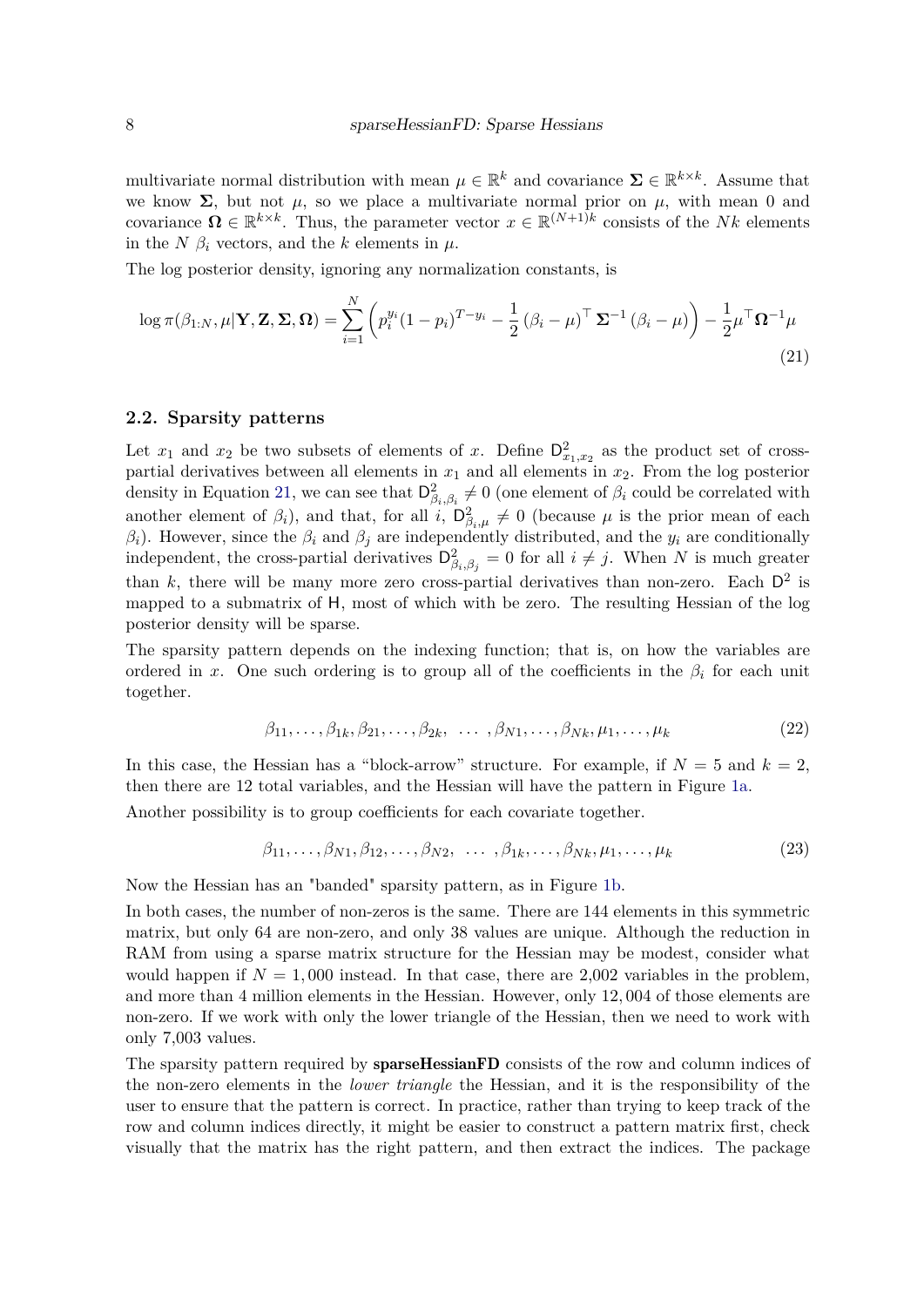<span id="page-8-1"></span>

|                      | ı                    |   |              |   |                          |   |   |   |   |   |  |
|----------------------|----------------------|---|--------------|---|--------------------------|---|---|---|---|---|--|
| I                    | I                    |   |              |   |                          |   |   |   |   |   |  |
| $\ddot{\phantom{0}}$ | $\ddot{\phantom{0}}$ | I | I            |   |                          |   |   |   |   |   |  |
| $\ddot{\phantom{0}}$ | $\ddot{\phantom{0}}$ | I | $\mathsf{l}$ |   |                          |   |   |   |   |   |  |
|                      |                      |   |              | I | $\mathsf{l}$             |   |   |   |   | ı |  |
|                      |                      |   |              | I | I                        |   |   |   |   | ı |  |
|                      |                      |   |              |   |                          | I | I |   |   |   |  |
|                      |                      |   |              |   |                          | ı | I |   |   | ı |  |
|                      |                      |   |              |   |                          |   |   | ı | I |   |  |
|                      |                      |   |              |   |                          |   |   |   | ı | ı |  |
| I                    | ı                    | I | I            | I | I                        | ı | I | ı | I | I |  |
|                      |                      |   | I            |   |                          |   |   |   | I | ı |  |
|                      |                      |   |              |   | $\overline{\phantom{a}}$ |   |   |   |   |   |  |

(a) A "block-arrow" sparsity pattern.

| [1,]  |   |                      |                      |   |   |                      |   |   |   |   |   |  |
|-------|---|----------------------|----------------------|---|---|----------------------|---|---|---|---|---|--|
| [2,]  |   | I                    |                      |   |   |                      |   |   |   |   |   |  |
| [3,]  |   |                      | I                    |   |   |                      |   | I |   |   |   |  |
| [4,]  |   |                      | $\ddot{\phantom{0}}$ | I |   |                      |   |   | ı |   | ı |  |
| [5,]  |   |                      |                      |   | I | $\ddot{\phantom{0}}$ |   |   |   | I | ı |  |
| [6, ] | I |                      |                      |   |   | I                    |   |   |   |   |   |  |
| [7,]  |   | I                    |                      |   |   |                      | ı |   |   |   |   |  |
| [8,]  |   | $\ddot{\phantom{0}}$ | I                    |   |   |                      |   | I |   |   | I |  |
| [9,]  |   |                      |                      | ı |   |                      |   |   | I |   |   |  |
| [10,] |   |                      |                      |   | I | $\ddot{\phantom{0}}$ |   |   |   | I | ı |  |
| [11,] |   |                      | I                    | I | I |                      | ı |   | ı | I | ı |  |
| [12,] |   |                      | I                    |   | I |                      |   |   |   | I |   |  |

(b) A "banded" sparsity pattern.

Figure 1: Two examples of sparsity patterns for a hierarchical model.

<span id="page-8-0"></span>

| Matrix.to.Coord   | Returns a list of vectors containing row and column indices of the<br>non-zero elements of a matrix.               |
|-------------------|--------------------------------------------------------------------------------------------------------------------|
|                   | Matrix.to.Pointers Returns indices and pointers from a sparse matrix.                                              |
| Coord.to.Pointers | Converts list of row and column indices (triplet format) to a list<br>of indices and pointers (compressed format). |

Table 2: sparseHessianFD matrix conversion functions.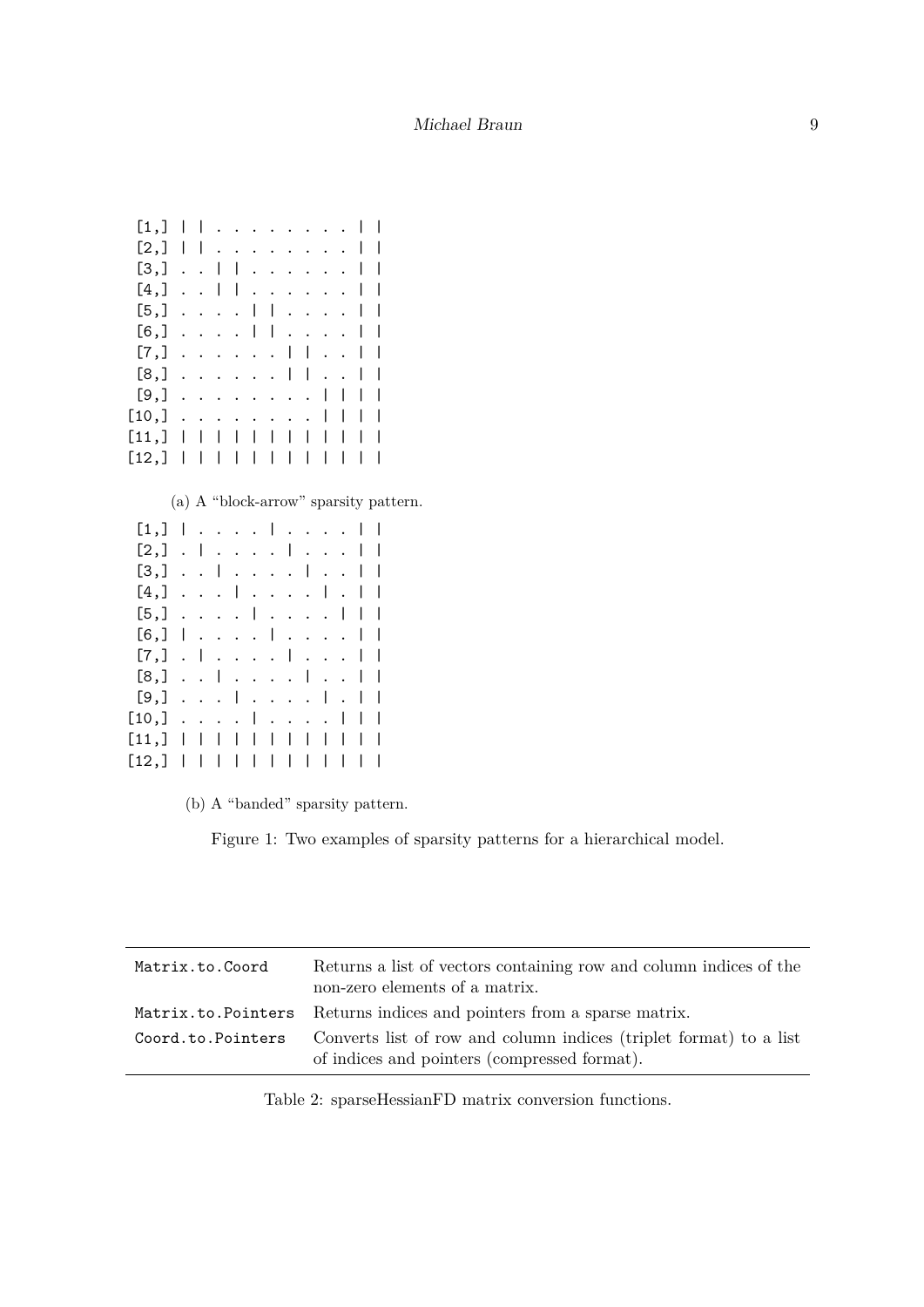defines utility functions (Table [2\)](#page-8-0) to convert between sparse matrices, and the vectors of row and column indices required by the sparseHessianFD initializer.

The Matrix.to.Coord function extracts row and column indices from a sparse matrix. The following code constructs a logical block diagonal matrix, converts it to a sparse matrix, and prints the sparsity pattern of its lower triangle.

```
R> library("sparseHessianFD")
R> bd <- kronecker(diag(3), matrix(TRUE, 2, 2))
R Mat \leq as (bd, "nMatrix")
R> printSpMatrix(tril(Mat))
```

```
[1,] | . . . . .
[2,] | | . . . .
[3,] \ldots | ...
[4,] . . | | . .
[5,] . . . . | .
[6,] . . . . | |
R> mc <- Matrix.to.Coord(tril(Mat))
R> mc
$rows
[1] 1 2 2 3 4 4 5 6 6
$cols
[1] 1 1 2 3 3 4 5 5 6
```
To check that a proposed sparsity pattern represents the intended matrix visually, use the Matrix sparseMatrix constructor.

```
R> pattern <- sparseMatrix(i=mc$rows, j=mc$cols)
R> printSpMatrix(pattern)
```
[1,] | . . . . . [2,] | | . . . .  $[3,]$  . . | . . .  $[4,] \cdot \cdot | \cdot | \cdot$ .  $[5,]$  . . . . | .  $[6,]$  . . . . | |

If there is uncertainty about whether an element is a structural zero or not, one should err on the side of it being non-zero, and include that element in the sparsity pattern. There might be a loss of efficiency if the element really is a structural zero, but the result will still be correct. All that would happen is that the numerical estimate for that element would be zero (within machine precision). On the other hand, excluding a non-zero element from the sparsity pattern will likely lead to an incorrect estimate of the Hessian.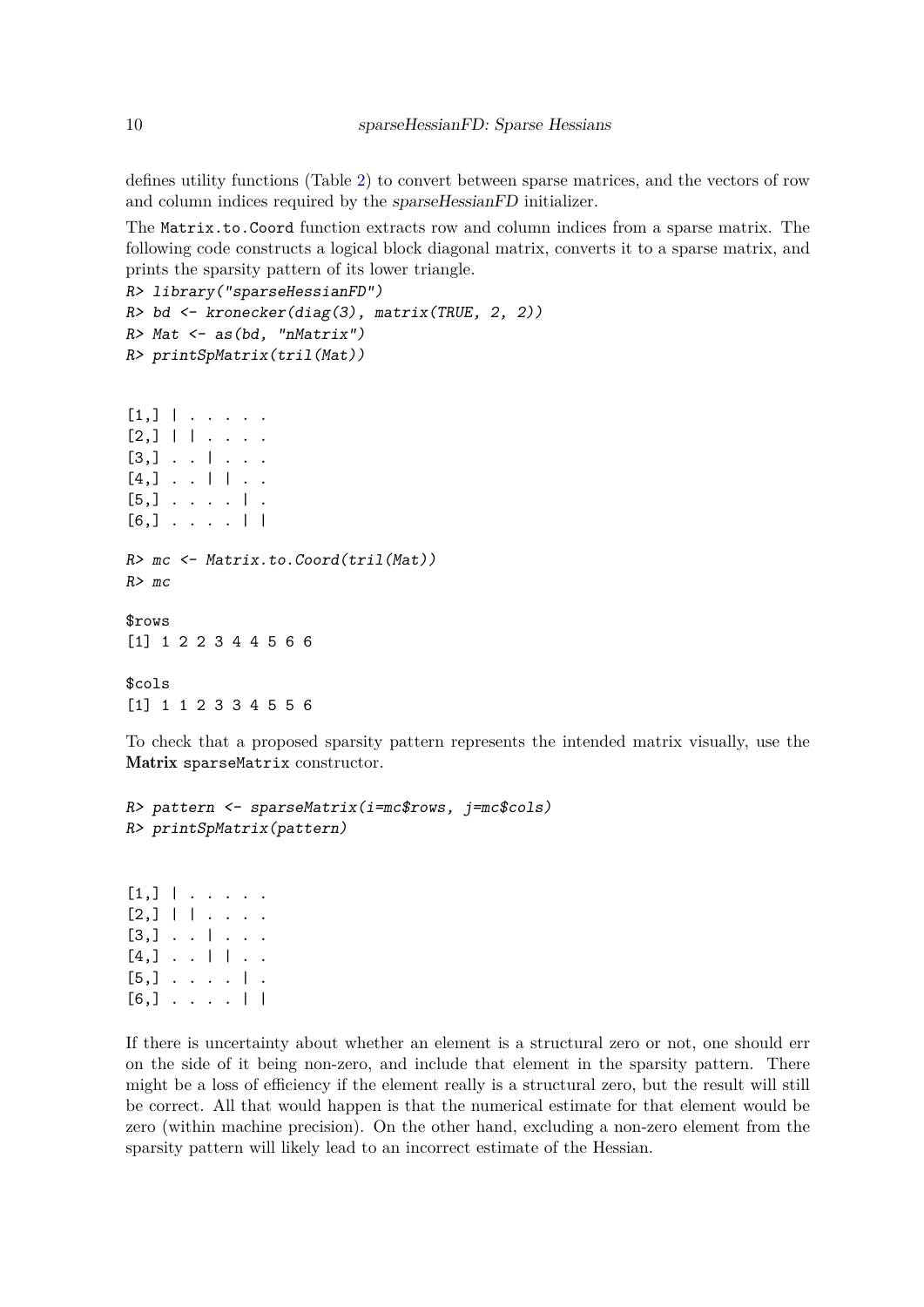<span id="page-10-0"></span>

| $\mathbf{x}$ | A numeric vector, with length M at which the object will be initialized and                                                                                        |
|--------------|--------------------------------------------------------------------------------------------------------------------------------------------------------------------|
|              | tested.                                                                                                                                                            |
| fn,gr        | R Functions that return the value of the objective function, and its gradient.                                                                                     |
|              | The first argument is the numeric variable vector. Other named arguments<br>can be passed to $fn$ and $gr$ as well (see the $\dots$ argument below).               |
| rows, cols   | Sparsity pattern: integer vectors of the row and column indices of the non-<br>zero elements in the <i>lower triangle</i> of the Hessian.                          |
| delta        | The perturbation amount for finite differencing of the gradient to compute<br>the Hessian (the $\delta$ in Section 1.1). Defaults to sqrt (. Machine\$double.eps). |
| index1       | If TRUE (the default), row and col use one-based indexing. If FALSE, zero-<br>based indexing is used.                                                              |
| complex      | If TRUE, the complex step method is used. If FALSE (the default), a simple                                                                                         |
|              | finite differencing of gradients is used.                                                                                                                          |
| $\cdots$     | Additional arguments to be passed to fn and gr.                                                                                                                    |

Table 3: Arguments to the sparseHessianFD initializer.

# **2.3. The sparseHessianFD class**

The function sparseHessianFD is an initializer that returns a reference to a sparseHessianFD object. The initializer determines an appropriate permutation and partitioning of the variables, and performs some additional validation tests. The arguments to the initializer are described in Table [3.](#page-10-0)

To create a sparseHessianFD object, just call sparseHessianFD. Applying the default values for the optional arguments, the usage syntax to create a sparseHessianFD object is

obj  $\leq$  sparseHessianFD $(x, fin, gr, rows, cols, ...)$ 

where  $\ldots$  represents all other arguments that are passed to fn and gr.

The fn, gr and hessian methods respectively evaluate the function, gradient and Hessian at a variable vector *x*. The fngr method returns the function and gradient as a list. The fngrhs method includes the Hessian as well.

```
R > f \leftarrow obj$fn(x)
R > df \leftarrow obj\gr(x)
R> hess \leftarrow obj$hessian(x)
R> fngr <- obj$fngr(x)
R> fngrhs \left\langle -\right\rangle obj$fngrhs(x)
```
# **2.4. An example**

Now we can estimate the Hessian for the log posterior density of the model from Section [2.1.](#page-6-2) For demonstration purposes, sparseHessianFD includes functions that compute the value (binary.f), the gradient (binary.grad) and the Hessian (binary.hess) of this model. We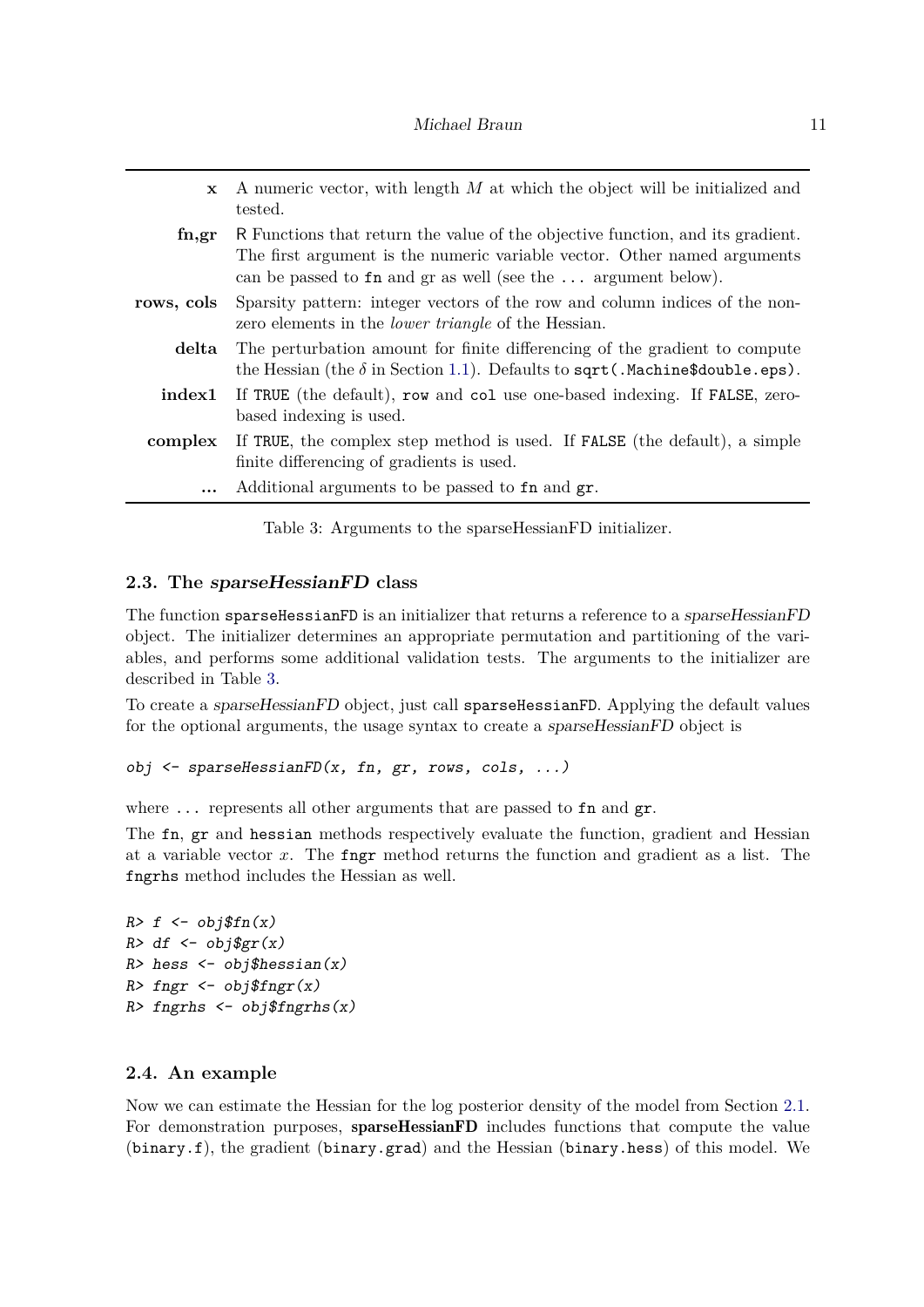will treat the result from binary.hess as a "true" value against which we will compare the numerical estimates.

To start, we load the data, set some dimension parameters, set prior values for  $\Sigma^{-1}$  and  $Ω<sup>-1</sup>$ , and simulate a vector of variables at which to evaluate the function. The **binary**.f and binary.grad functions take the data and priors as lists. The data(binary) call adds the appropriate data list to the environment, but we need to construct the prior list ourselves.

```
R> set.seed(123)
R> data("binary")
R> str(binary)
List of 3
 $ Y: int [1:50] 13 1 18 18 19 6 16 6 5 8 ...
 $ X: num [1:4, 1:50] -0.07926 -0.23018 1.55871 0.00997 0.01828 ...
 $ T: num 20
R > N \leftarrow length(binary[["Y"])R> k <- NROW(binary[["X"]])
R > T <- binary [["T"]]
R> nvars \leq as.integer(N * k + k)
R> priors \leq list(inv. Sigma = rWishart(1, k + 5, diag(k))[,,1],
     inv.Dmega = diag(k))
```
This dataset represents the simulated choices for  $N = 50$  customers over  $T = 20$  purchase opportunties, where the probability of purchase is influenced by  $k = 4$  covariates.

The next code chunk evaluates the "true" value, gradient and Hessian. The order.row argument tells the function whether the variables are ordered by household (TRUE) or by covariate (FALSE). If order.row is TRUE, then the Hessian will have a banded pattern. If order.row is FALSE, then the Hessian will have a block-arrow pattern.

```
R > P \leftarrow rnorm(nvars)R> order.row <- FALSE
R> true.f <- binary.f(P, binary, priors, order.row=order.row)
R> true.grad <- binary.grad(P, binary, priors, order.row=order.row)
R> true.hess <- binary.hess(P, binary, priors, order.row=order.row)
```
The sparsity pattern of the Hessian is specified by two integer vectors: one each for the row and column indices of the non-zero elements of the lower triangule of the Hessian. For this example, we happen to have a matrix with the same sparsity pattern of the Hessian we are trying to compute, so we can use the Matrix.to.Coord function to extract the appropriate index vectors. In practice, it is more likely that we would need to determine the row and column indices directly, through our knowledge of the structure of the problem. For a hierarchical model, we can create a block-arrow pattern matrix using either the Matrix::bdiag or kronecker functions to create a block diagonal matrix, and concatenate dense rows and columns to the margins.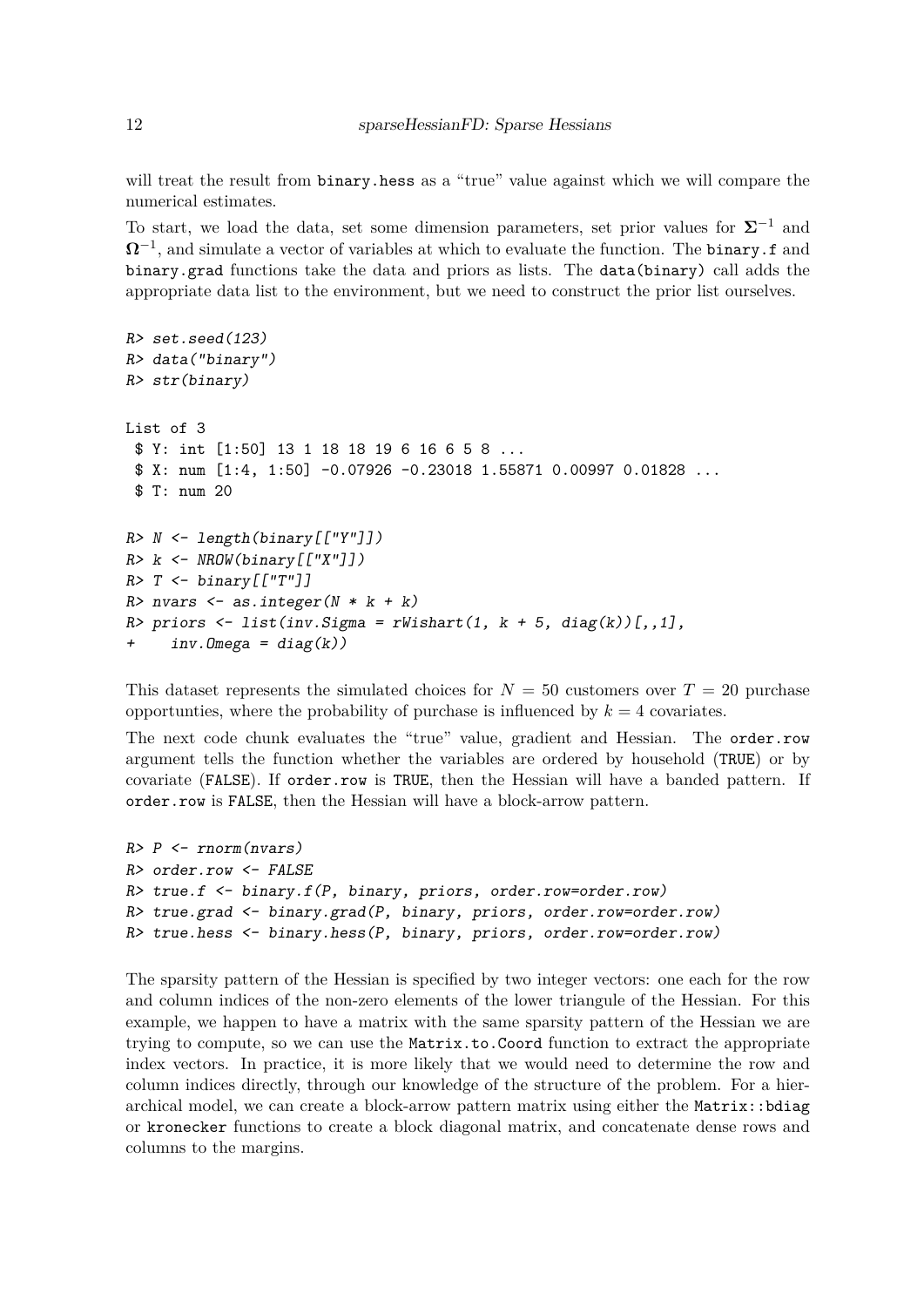```
R> pattern <- Matrix.to.Coord(tril(true.hess))
R> str(pattern)
List of 2
 $ rows: int [1:1310] 1 2 3 4 201 202 203 204 2 3 ...
 $ cols: int [1:1310] 1 1 1 1 1 1 1 1 2 2 ...
```
Finally, we create an instance of a sparseHessianFD object. Evaluations of the function and gradient using the fn and gr methods will always give the same results as the true values because they are computed using the same functions.

```
R> obj <- sparseHessianFD(P, fn=binary.f, gr=binary.grad,
+ rows=pattern[["rows"]], cols=pattern[["cols"]],
+ data=binary, priors=priors, order.row=order.row)
R> f \leq -\text{obj$\$fn(P)$}R> identical(f, true.f)
[1] TRUE
R> gr \leq obj$gr(P)
R> identical(gr, true.grad)
[1] TRUE
```
The default choice of method is complex=FALSE, so the evaluation of the Hessian is a finite differenced approximation, so it is very close to, but not identical to, the true value, in terms of mean relative difference.

```
R> hs \leftarrow obj$hessian(P)
R> mean(abs(hs-true.hess))/mean(abs(hs))
```

```
[1] 2.33571e-09
```
If complex=TRUE in the initializer, the call to the hessian method will apply the complex step method. To use this method, the functions passed as fn and gr must both accept a complex argument, and return a complex result, even though we are differentiating a real-valued function. Although base R supports complex arguments for most basic mathematical functions, many common functions (e.g., gamma,  $\log_1$  expm1, and the probability distribution functions) do not have complex implementations. Furthermore, the complex step method is valid only if the function is holomorphic. The methods in sparseHessianFD do *not* check that this is the case for the function at hand. We convey the following warning from the documentation of the numDeriv package [\(Gilbert and Varadhan 2012\)](#page-21-6), which also implements the complex step method: "avoid this method if you do not know that your function is suitable. Your mistake may not be caught and the results will be spurious.

Fortunately for demonstration purposes, the log posterior density in Equation [21](#page-7-0) is holomorphic, so we can estimate its Hessian using the complex step method, and compute the mean relative difference from the true Hessian.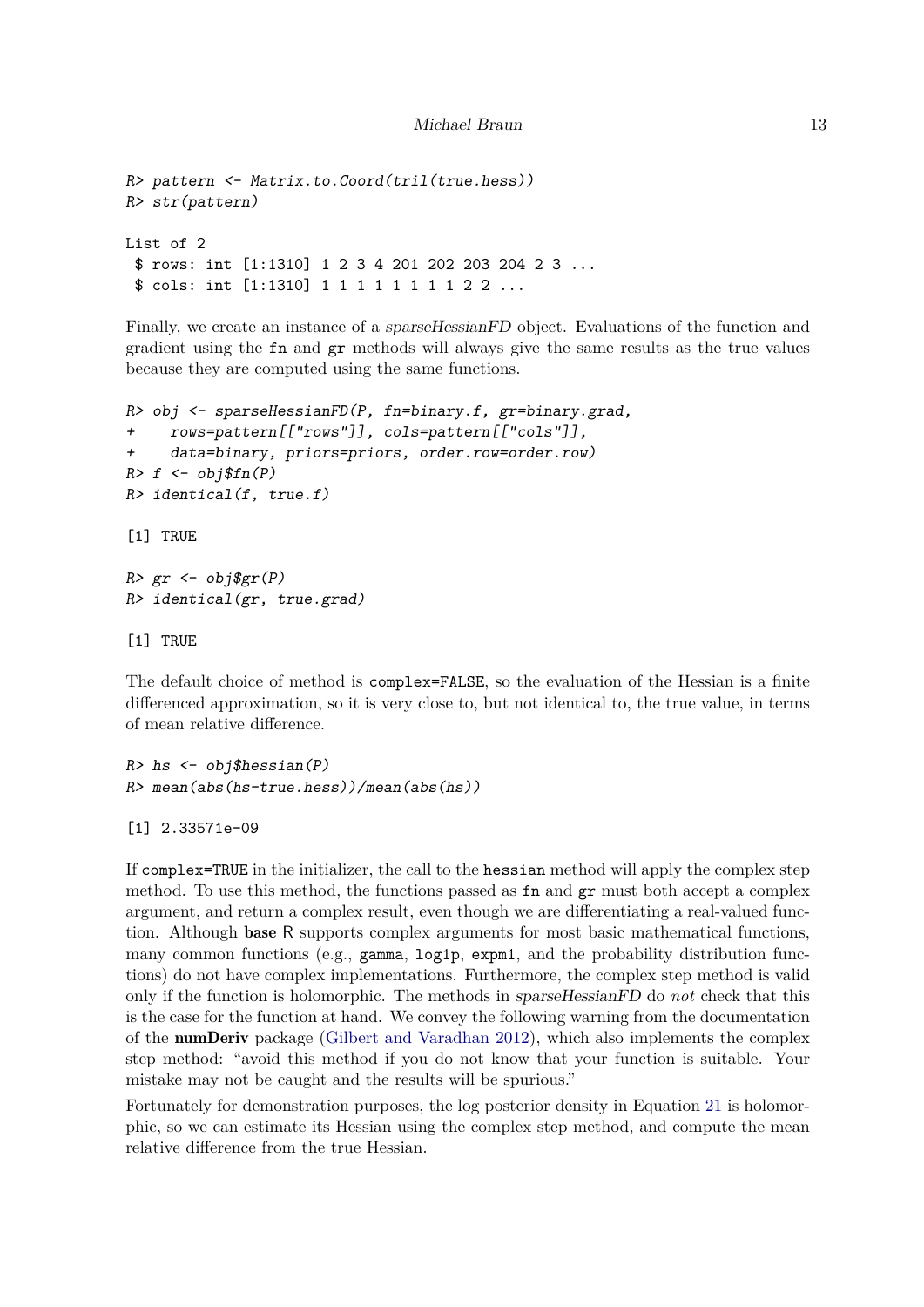```
R> obj2 <- sparseHessianFD(P, fn=binary.f, gr=binary.grad,
+ rows=pattern[["rows"]], cols=pattern[["cols"]],
+ complex=TRUE,
    data=binary, priors=priors, order.row=order.row)
R> hs2 <- obj2$hessian(P)
R> mean(abs(hs2-true.hess))/mean(abs(hs2))
```
[1] 8.055502e-17

In short, the complex step method can be more accurate than finite differencing, but it comes with theoretical and implementation restrictions that may limit its universality.

# **3. Algorithms**

<span id="page-13-0"></span>In this section, we explain how **sparseHessianFD** works. The algorithms are adapted from [Coleman, Garbow, and Moré](#page-20-5) [\(1985b\)](#page-20-5), who provided Fortran implementations as [Coleman,](#page-20-6) [Garbow, and Moré](#page-20-6) [\(1985a\)](#page-20-6). Earlier versions of sparseHessianFD included licensed copies of the [Coleman](#page-20-6) *et al.* [\(1985a\)](#page-20-6) code, on which the current version no longer depends. Although newer partitioning algorithms have been proposed (e.g., [Gebremedhin, Manne, and Pothen](#page-20-7) [2005;](#page-20-7) [Gebremedhin, Tarafdar, Pothen, and Walther 2009\)](#page-21-7), mainly in the context of automatic differentiation, we have chosen to implement established algorithms that are known to work well, and are likely optimal for the hierarchical models that many statisticians will encounter.

# <span id="page-13-1"></span>**3.1. Partitioning the variables**

Finding consistent, efficient partitions can be characterized as a vertex coloring problem from graph theory [\(Coleman and Moré 1984\)](#page-20-8). In this sense, each variable is a vertex in an undirected graph, and an edge connects two vertices *i* and *j* if and only if  $H_{ii}f(x) \neq 0$ . The sparsity pattern of the Hessian is the adjacency matrix of the graph. By "color," we mean nothing more than group assignment; if a variable is in a group, then its vertex has the color associated with that group. A "proper" coloring of a graph is one in which two vertices with a common edge do not have the same color. [Coleman and Moré](#page-20-8) [\(1984\)](#page-20-8) define a "triangular coloring" as a proper coloring with the additional condition that common neighbors of a vertex do not have the same color. A triangular coloring is a special case of an "cyclic coloring," in which any cycle in the graph uses at least three colors [\(Gebremedhin, Tarafdar, Manne, and](#page-20-9) [Pothen 2007\)](#page-20-9).

An "intersection set" contains characteristics that are common to two vertices, and an "intersection graph<sup>n</sup> connects vertices whose intersection set is not empty. In our context, the set in question is the row indices of the non-zero elements in each column of L. In the intersection graph, two vertices are connected if the corresponding columns in L have at least one non-zero element in a common row.

[Powell and Toint](#page-21-5) [\(1979\)](#page-21-5) write that a partitioning is consistent with a substitution method if and only if no columns of the of lower triangle of the Hessian that are in the same group have a non-zero element in the same row. An equivalent statement is that no two adjacent vertices in the intersection graph can have the same color. Thus, we can partition the variables by creating a proper coloring of the intersection graph of L.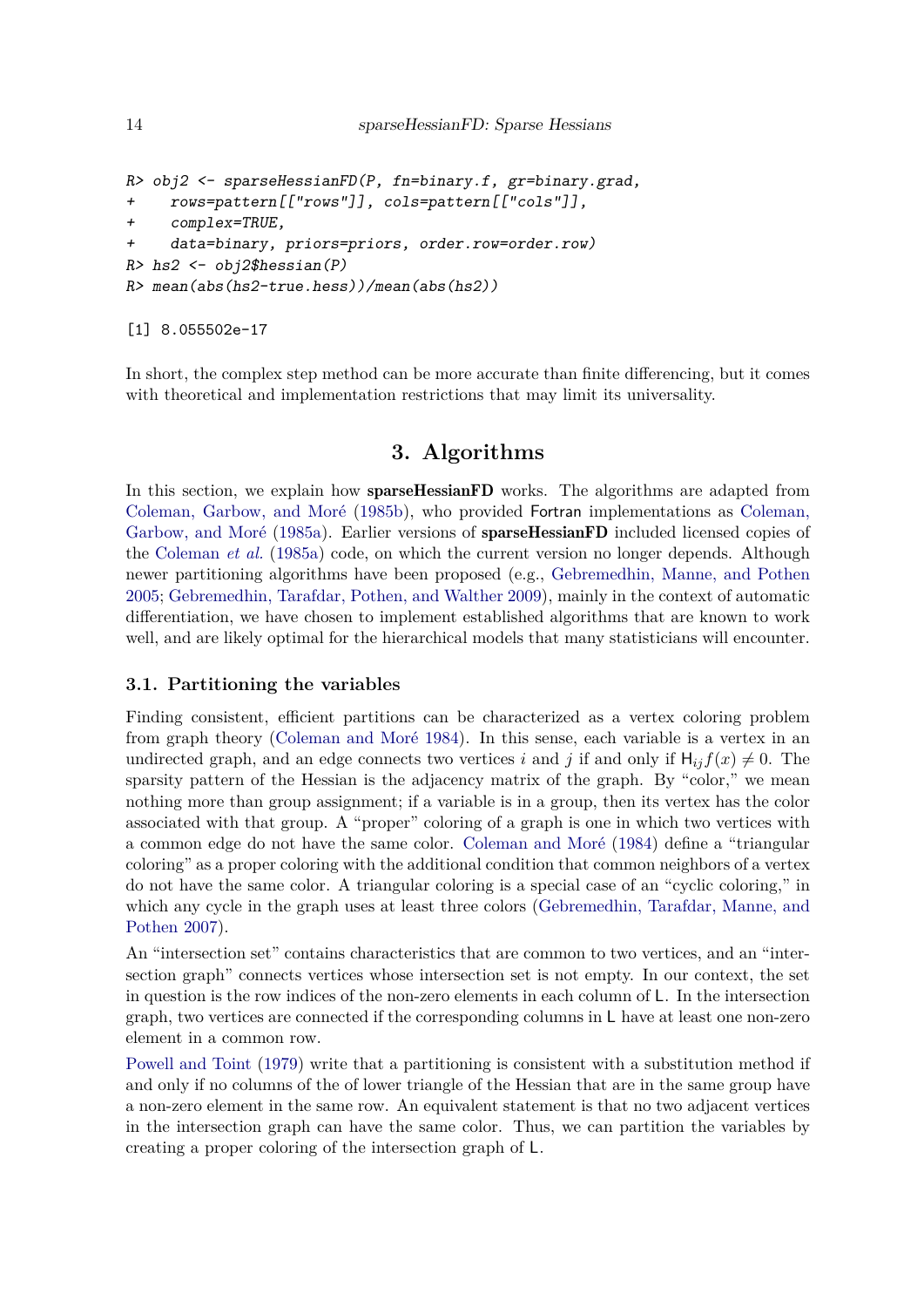<span id="page-14-1"></span><span id="page-14-0"></span>

Figure 3: Permuted matrix.

This intersection graph, and the number of colors needed to color it, are not invariant to permutation of the rows and columns of H. Let  $\pi$  represent such a permutation, and let L*<sup>π</sup>* be the lower triangle of *π*H*π* <sup>⊤</sup>. [Coleman and Moré](#page-20-8) [\(1984,](#page-20-8) Theorem 6.1) show that a coloring is triangular if and only if it is also a proper coloring of the intersection graph of  $L_{\pi}$ . Furthermore, [Coleman and Cai](#page-20-10) [\(1986\)](#page-20-10) prove that a partitioning is consistent with a substitution method if and only if it is an acyclic coloring of the graph of the sparsity pattern of the Hessian. Therefore, finding an optimal partitioning of the variables involves finding an optimal combination of a permutation  $\pi$ , and coloring algorithm for the intersection graph of L*π*.

These ideas are illustrated in Figures [2](#page-14-0) and [3.](#page-14-1) Figure [2a](#page-14-0) shows the sparsity pattern of the lower triangle of a Hessian as an adjacency matrix, and Figure [2b](#page-14-0) is the associated graph with a proper vertex coloring. Every column (and thus, every pair of columns) in Figure [2a](#page-14-0) has a non-zero element in row 7, so there are no non-empty intersection sets across the columns. All vertices are connected to each other in the intersection graph (Figure [2c\)](#page-14-0), which requires seven colors for a proper coloring. Estimating a sparse Hessian with this partitioning scheme would be no more efficient than treating the Hessian as if it were dense.

Now suppose we were to rearrange H so the last row and and column were moved to the front. In Figure [3a,](#page-14-1) all columns share at least one non-zero row with the column for variable 7, but variable groups  $\{2, 4, 6\}$  and  $\{1, 3, 5\}$  have empty intersection sets. The intersection graph in Figure [3c](#page-14-1) has fewer edges than Figure [2c,](#page-14-0) and can be colored with only three colors.

The practical implication of all of this is that by permuting the rows and columns of the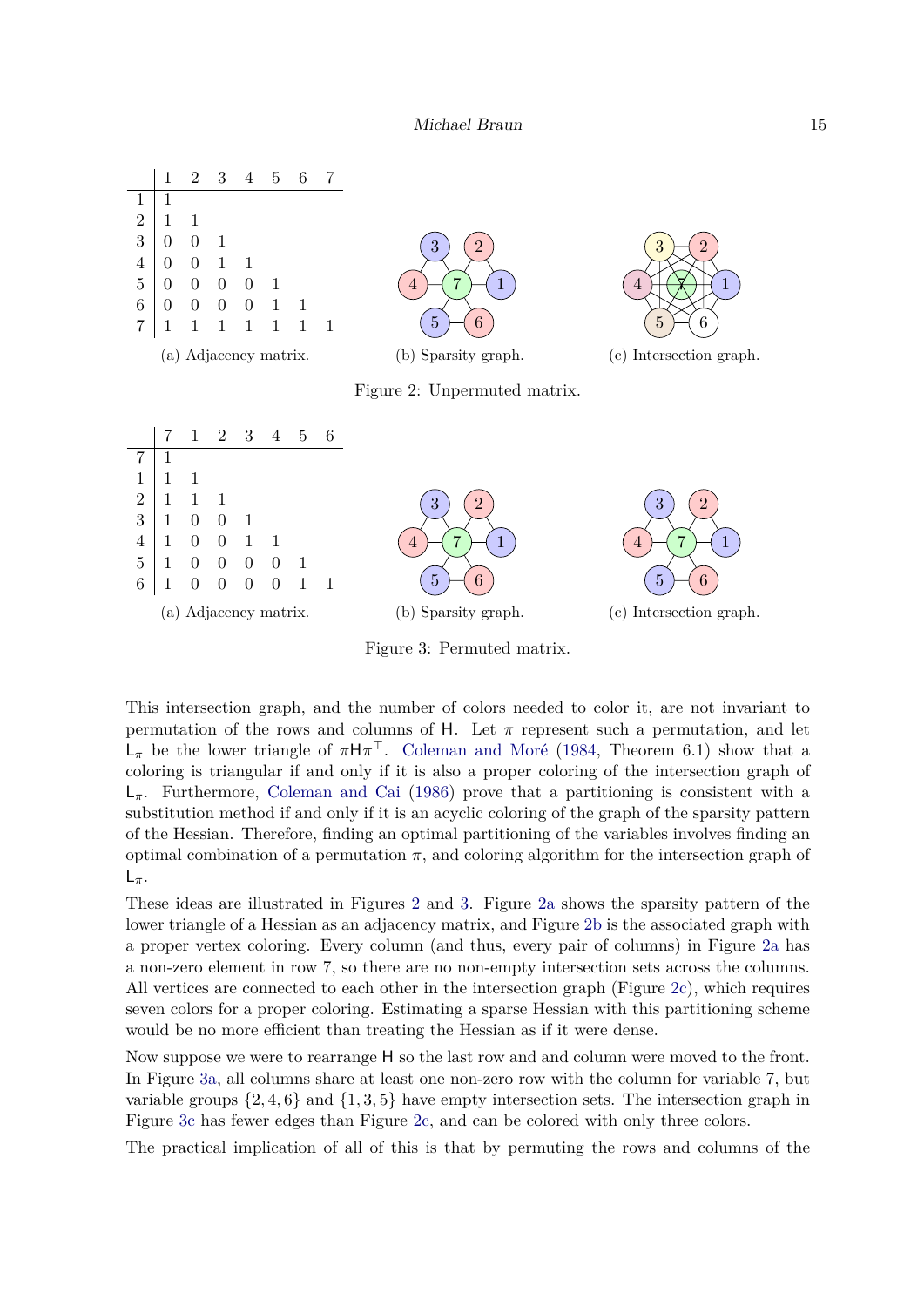Hessian, we may be able to reduce the number of colors needed for a cyclic coloring of the graph of the sparsity pattern. Fewer colors means fewer partitions of the variables, and that means fewer gradient evaluations to estimate the Hessian.

The sparseHessianFD class finds a permutation, and partitions the variables, when it is initialized. The problem of finding a cyclic coloring of the graph of the sparsity pattern is NPcomplete [\(Coleman and Cai 1986\)](#page-20-10), so the partitioning may not be truly optimal. Fortunately, we just need the partitioning to be reasonably good, to make the effort worth our while. A plethora of vertex coloring heuristics have been proposed, and we make no claims that any of the algorithms in sparseHessianFD are even "best available" for all situations.

The first step is to permute the rows and columns of the Hessian. A reasonable choice is the "smallest-last" ordering that sorts the rows and columns in decreasing order of the number of elements [\(Coleman and Moré 1984,](#page-20-8) Theorem 6.2). To justify this permutation, suppose non-zeros within a row are randomly distributed across columns. If the row is near the top of the matrix, there is a higher probability that any non-zero element is in the upper triangle, not in the lower. By putting sparser rows near the bottom, we do not change the number of non-zeros in the lower triangle, but we should come close to minimizing the number of non-zeros in each row. Thus, we would expect the number of columns with non-zero elements in common rows to be smaller, and the intersection graph to be sparser [\(Gebremedhin](#page-20-9) *et al.* [2007\)](#page-20-9).

The adjacency matrix of the intersection graph of the permuted matrix is the Boolean crossproduct,  $L_{\pi}^{\top} L_{\pi}$ . Algorithm [1](#page-16-0) is a "greedy" vertex coloring algorithm, in which vertices are colored sequentially. The result is a cyclic coloring on the sparsity graph, which in turn is a consistent partitioning of the variables.

#### **3.2. Computing the Hessian by substitution**

The cycling coloring of the sparsity graph defines the  $G$  matrix from Section [1.1.](#page-2-0) We then estimate **Y** using Equation [16.](#page-4-2) Let  $C_m$  be the assigned color to variable  $m$ . The substitution method is defined in [Coleman and Moré](#page-20-8) [\(1984,](#page-20-8) Equation 6.1).

$$
\mathsf{H}_{ij}f(x) = \mathbf{Y}_{i,C_j}/\delta - \sum_{l>i,l \in C_j} \mathsf{H}_{li}f(x) \tag{24}
$$

We implement the substitution method using Algorithm [2.](#page-16-1) This algorithm completes the bottom row of the lower triangle, copies values to the corresponding column in the upper triangle, and advances upwards.

### **3.3. Software libraries**

<span id="page-15-0"></span>The coloring and substitution algorithms use the **Eigen** numerical library [\(Guennebaud, Jacob](#page-21-8) *[et al.](#page-21-8)* [2010\)](#page-21-8), and the Rcpp [\(Eddelbuettel and François 2011\)](#page-20-11) and RcppEigen [\(Bates and](#page-20-12) [Eddelbuettel 2013\)](#page-20-12) R packages. The testthat [\(Wickham 2011\)](#page-21-9), scales [\(Wickham 2016\)](#page-21-10) and knitr [\(Xie 2016\)](#page-21-11) packages were used for testing, and to prepare this article.

# **4. Speed and scalability**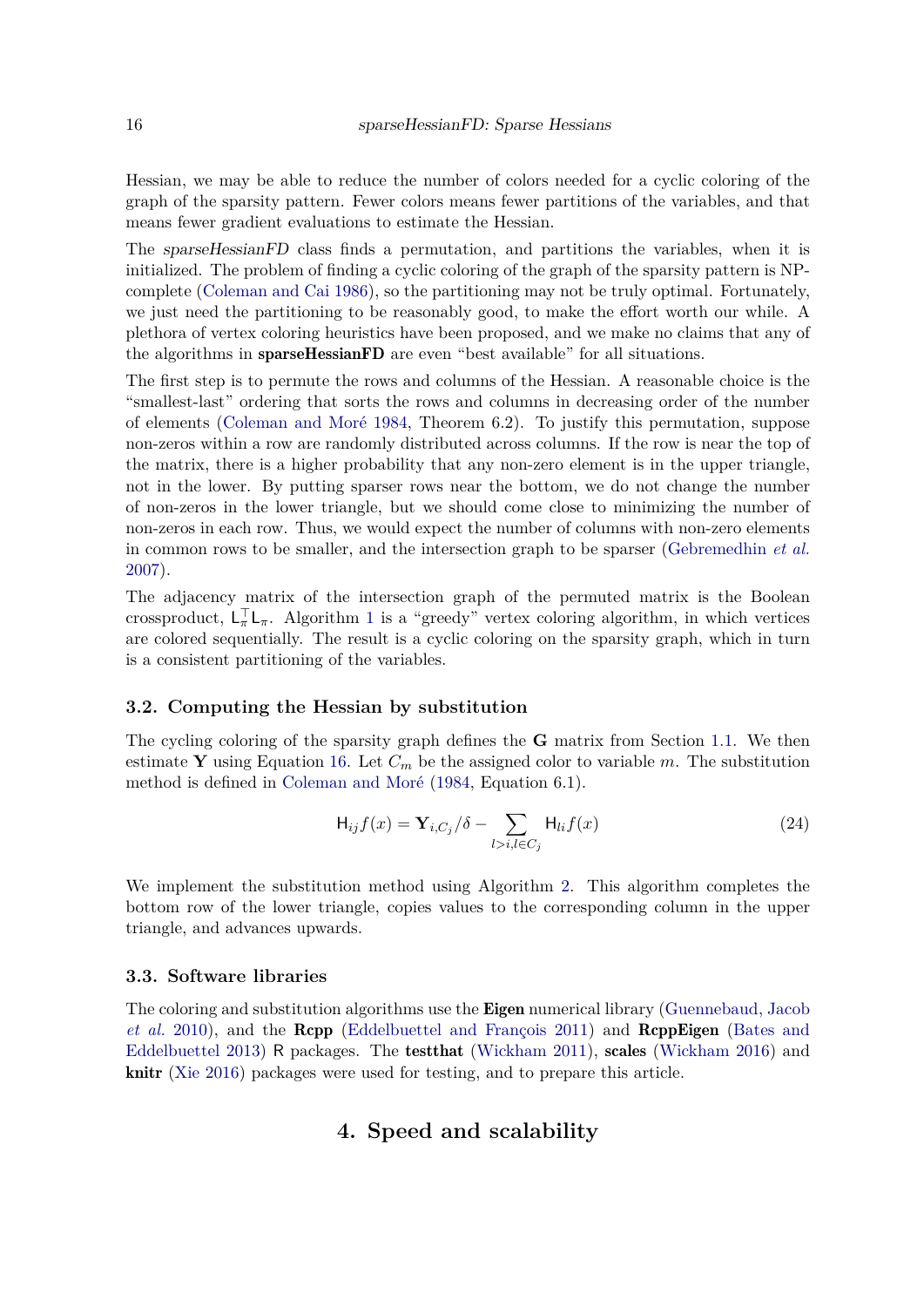<span id="page-16-0"></span>**Algorithm 1** Consistent partitioning of variables for a triangular substitution method.

```
Require: P[i], i = 1, \ldots, M: sets of column indices of non-zero elements in row i.
Require: F[i], i = 1, \ldots, M: sets of "forbidden" colors for vertex i (initially empty)
Require: U: set of used colors (initially empty)
Require: C[i], i = 1, \ldots, M: vector to store output of assigned colors (initially all zero).
  k \leftarrow 0 {Largest color index used}
  Insert 0 in U
  for i = 1 to M do
    if F[i] is empty (no forbidden colors) then
       C[i] \leftarrow 0else
       V \leftarrow U - F[i] {Used colors that are not forbidden}
       if V is empty then
         k \leftarrow k + 1Insert k into U
         C[i] \leftarrow kelse
         C[i] \leftarrow min(V) {Assign smallest existing non-forbidden color to i}
       end if
    end if
  end for
  for j in P[i] do
    Insert C[i] into F[j] {Make i's color forbidden to all of its uncolored neighbors}
  end for
  return C
```
<span id="page-16-1"></span>**Algorithm 2** Triangular substitution method. **Require:**  $P[i], i = 1, \ldots, M$ : sets of column indices of non-zero elements in row *i*. **Require:**  $C[i], i = 1, \ldots, M$ : vector of assigned colors **Require: H**, an  $M \times M$  Hessian (initialized to zero) **Require: B**, a max $(C) \times M$  matrix (initialized to zero) **Require: Y**, a matrix of finite differences **Require:**  $\delta$ , the small constant used to estimate **Y** for  $i = M$  **to** 1 **do for** All  $j$  in  $P_i$  **do**  $z \leftarrow Y[i, C[j]]/\delta - B[C[j], i]$  $\mathbf{B}[C[i], j] \leftarrow \mathbf{B}[C[i], j] + z$  $H[i, j] \leftarrow z$  $H[j, i] \leftarrow H[i, j]$ **end for end for**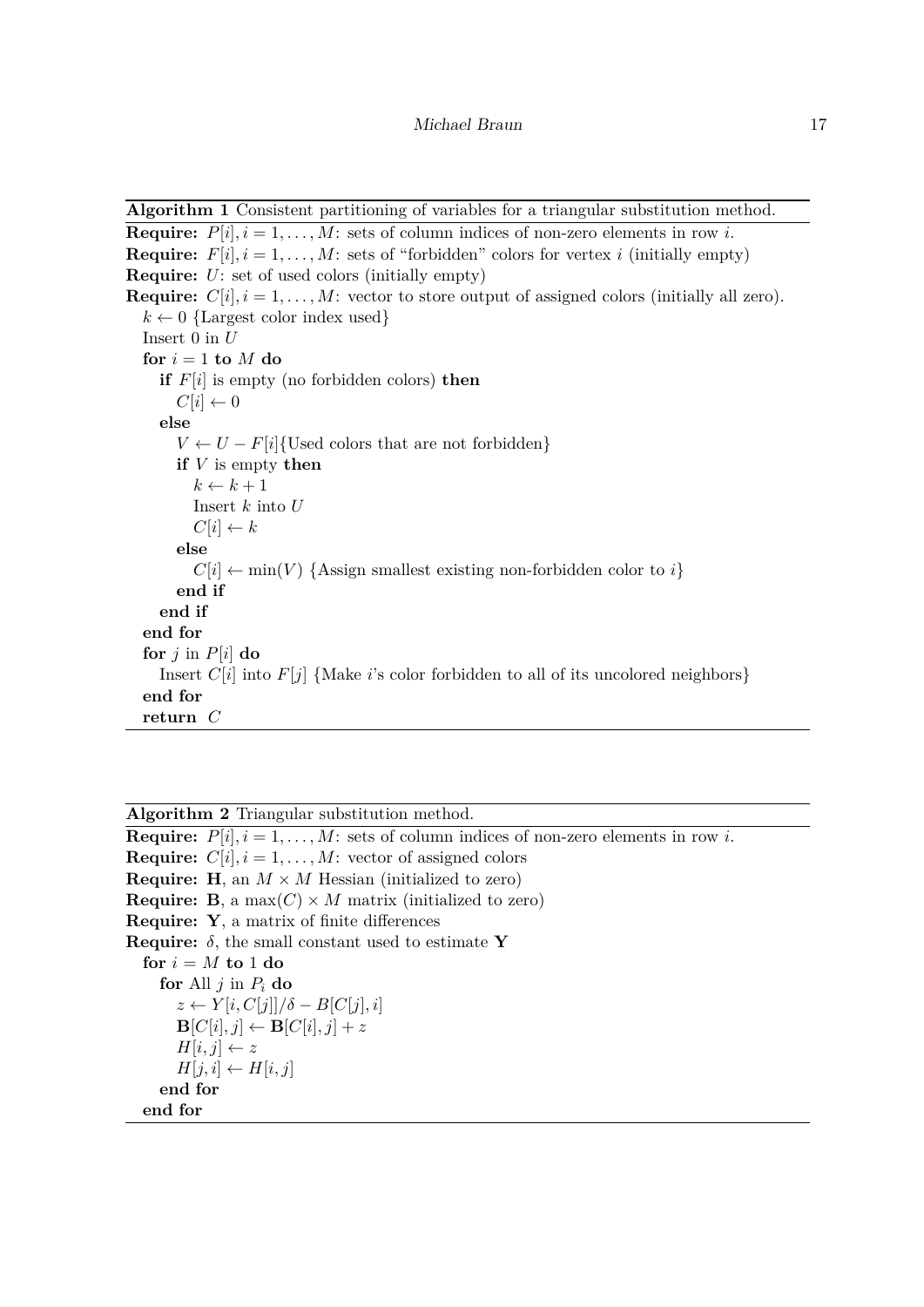<span id="page-17-0"></span>

|                  |                  |        |          |       | Finite differencing |                 |          |        | Complex step    |      |  |
|------------------|------------------|--------|----------|-------|---------------------|-----------------|----------|--------|-----------------|------|--|
|                  |                  |        | numDeriv |       |                     | sparseHessianFD | numDeriv |        | sparseHessianFD |      |  |
| $\boldsymbol{N}$ | $\boldsymbol{k}$ | М      | mean     | sd    | mean                | sd              | mean     | sd     | mean            | sd   |  |
| 15               | $\overline{2}$   | $32\,$ | 12.7     | 0.9   | 2.4                 | 0.1             | 13.2     | 0.7    | 2.0             | 0.1  |  |
| 15               | 5                | 80     | 32.2     | 0.9   | 5.0                 | 0.5             | 36.1     | 10.1   | 5.2             | 0.8  |  |
| 50               | $\overline{2}$   | 102    | 51.3     | 9.8   | 3.0                 | 0.4             | 54.5     | 1.0    | 2.7             | 0.6  |  |
| 15               | 8                | 128    | 53.6     | 0.9   | 7.8                 | 0.6             | 62.5     | 16.7   | 8.2             | 0.8  |  |
| 100              | $\overline{2}$   | 202    | 131.7    | 16.9  | 3.7                 | 0.3             | 147.6    | 24.1   | 3.4             | 0.5  |  |
| 50               | 5                | 255    | 144.0    | 27.1  | 6.6                 | 0.6             | 162.8    | 29.2   | 6.7             | 0.7  |  |
| 50               | 8                | 408    | 256.2    | 43.5  | 12.5                | 12.9            | 291.1    | 39.0   | 11.7            | 0.7  |  |
| 100              | 5                | 505    | 495.7    | 129.5 | 9.8                 | 3.1             | 559.8    | 125.9  | 11.8            | 10.4 |  |
| 100              | 8                | 808    | 850.0    | 171.4 | 20.9                | 20.4            | 999.2    | 217.5  | 23.6            | 17.3 |  |
| 500              | $\overline{2}$   | 1002   | 1953.4   | 321.7 | 10.8                | 3.7             | 2156.2   | 339.7  | 9.5             | 3.4  |  |
| 500              | 5                | 2505   | 5444.0   | 951.0 | 27.1                | 10.6            | 6159.3   | 1009.2 | 26.5            | 4.6  |  |
| 500              | 8                | 4008   | 9533.1   | 190.9 | 54.5                | 12.8            | 14059.4  | 3797.9 | 62.5            | 21.8 |  |

Table 4: Computation times (milliseconds) for computing Hessians using the **numDeriv** and sparseHessianFD packages, and the finite difference and complex step methods, across 500 replications. Rows are ordered by the number of variables.

As far as we know, numDeriv [\(Gilbert and Varadhan 2012\)](#page-21-6) is the only other R package that computes numerical approximations to derivatives. Like **sparseHessianFD** it includes functions to compute Hessians from user-supplied gradients (through the jacobian function), and implements both the finite differencing and complex step methods. Its most important distinction from **sparseHessianFD** is that it treats all Hessians as dense. Thus, we will use numDeriv as the baseline against which we can compare the performance of sparseHessianFD.

To prepare Table [4,](#page-17-0) we estimated Hessians of the log posterior density in Equation [21](#page-7-0) with different numbers of heterogeneous units (*N*) and within-unit parameters (*k*). The total number of variables is  $M = (N + 1)k$ . Table [4](#page-17-0) shows the mean and standard deviations (across 500 replications) for the time (in milliseconds) to compute a Hessian using functions for both the finite difference and complex step methods from each package. Times were generated on a compute node running Scientific Linux  $6(64$ -bit) with an 8-core Intel Xeon X5560 processor (2.80 GHz) with 24 GB of RAM, and collected using the microbenchmark package [\(Mersmann 2014\)](#page-21-12). Code to replicate Table [4](#page-17-0) is available in the doc/ directory of the installed package, and the vignettes/ directory of the source package. In Table [4](#page-17-0) we see that computation times using **sparseHessianFD** and considerably shorter than those using numDeriv.

To help us understand just how scalable **sparseHessianFD** is, we ran another set of simulations, for the same hierarchical model, for different values of *N* and *k*. We then recorded the run times for different steps in the sparse Hessian estimation, across 200 replications. The steps are summarized in Table [5.](#page-18-0) The times were generated on an Apple Mac Pro with a 12-core Intel Xeon E5-2697 processor (2.7 GHz) with 64 GB of RAM.

In the plots in Figure [4,](#page-19-0) the number of heterogeneous units  $(N)$  is on the x-axis, and median run time, in milliseconds, is on the y-axis. Each panel shows the relationship between *N* and run time for a different step in the algorithm, and each curve in a panel represents a different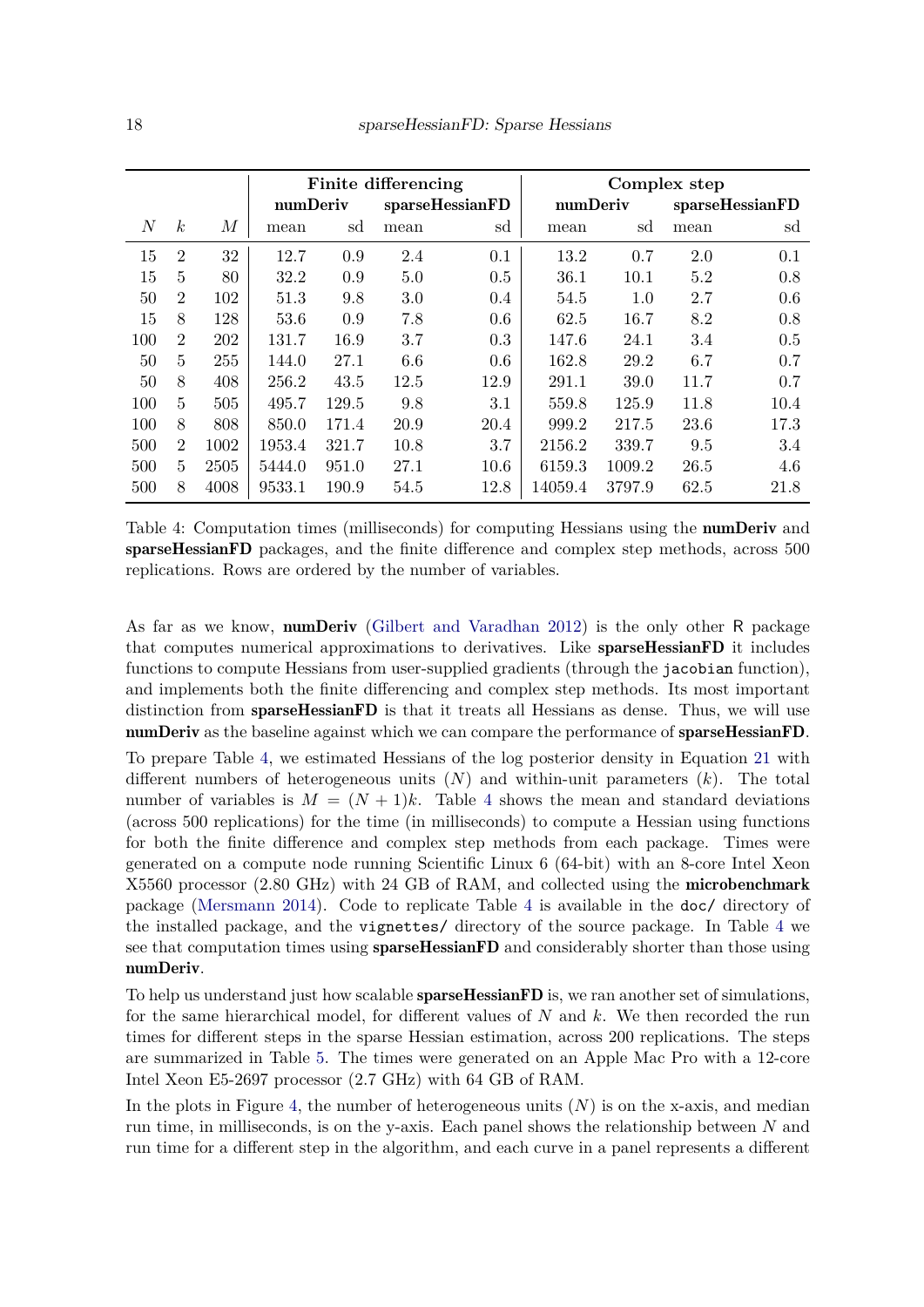<span id="page-18-0"></span>

| Measure         | Description                                                                   |
|-----------------|-------------------------------------------------------------------------------|
| <b>Function</b> | estimating the objective function                                             |
| Gradient        | estimating the gradient                                                       |
| Hessian         | computing the Hessian (not including initialization or partitioning time)     |
| Partitioning    | finding a consistent partitioning of the variables (the vertex coloring prob- |
|                 | lem)                                                                          |
| Initialization  | total setup time (including the partitioning time)                            |

Table 5: Summary of timing tests (see Figure [4\)](#page-19-0).

number of within-unit parameters (*k*).

Computation times for the function and gradient, as well as the setup and partitioning times for the sparseHessianFD object, grow linearly with the number of heterogenous units. The time for the Hessian grows linearly as well, and that might be partially surprising. We saw in Section [3.1](#page-13-1) that adding additional heterogeneous units in a hierarchical model does not increase the number of required gradient evaluations. So we might think that the time to compute a Hessian should not increase with *N at all*. The reason it does is that each gradient evaluation takes longer. Nevertheless, we can conclude that the **sparseHessianFD** algorithms are quite efficient and scalable for hierarchical models.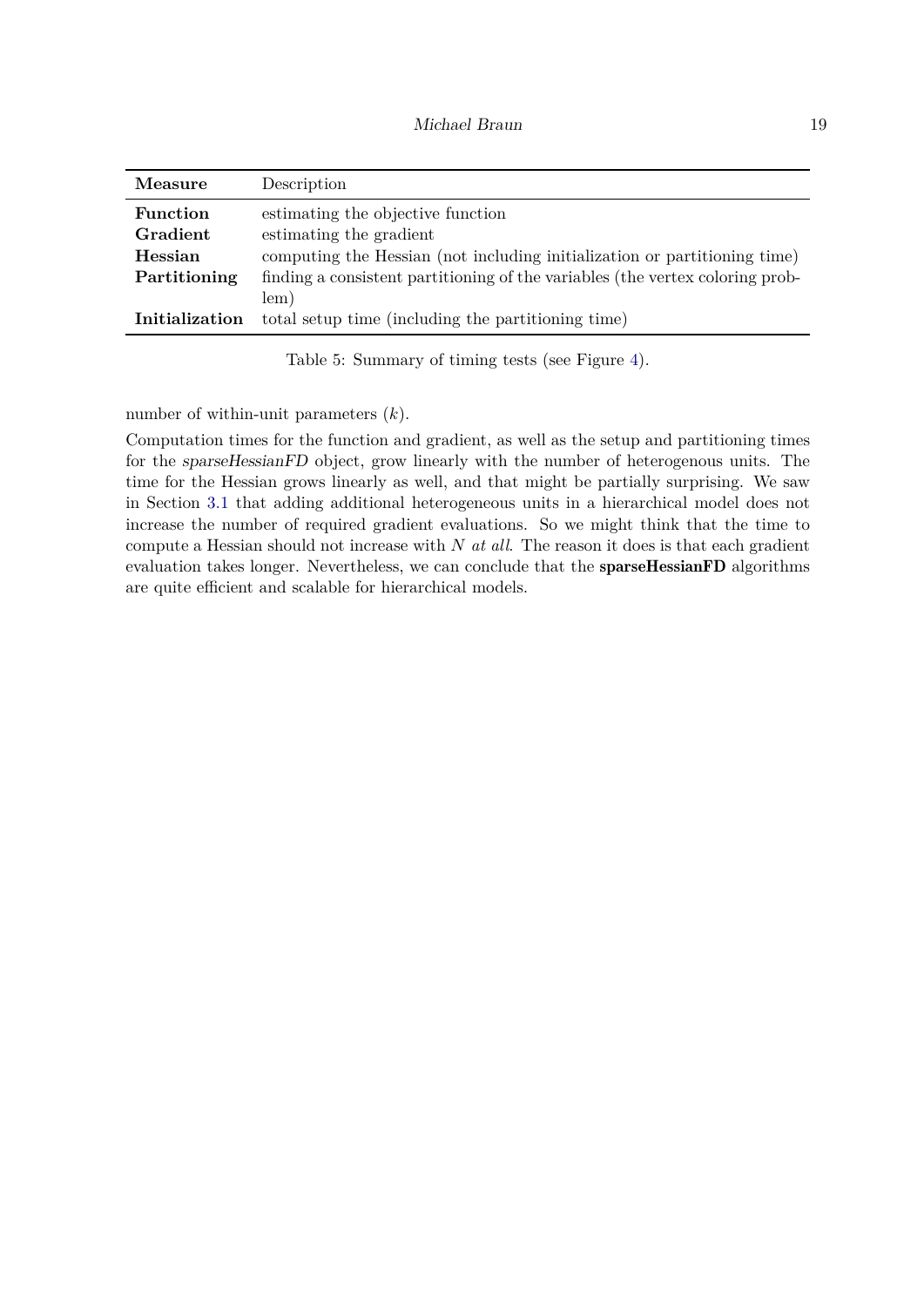<span id="page-19-0"></span>

Figure 4: Run times for sparse Hessian computation.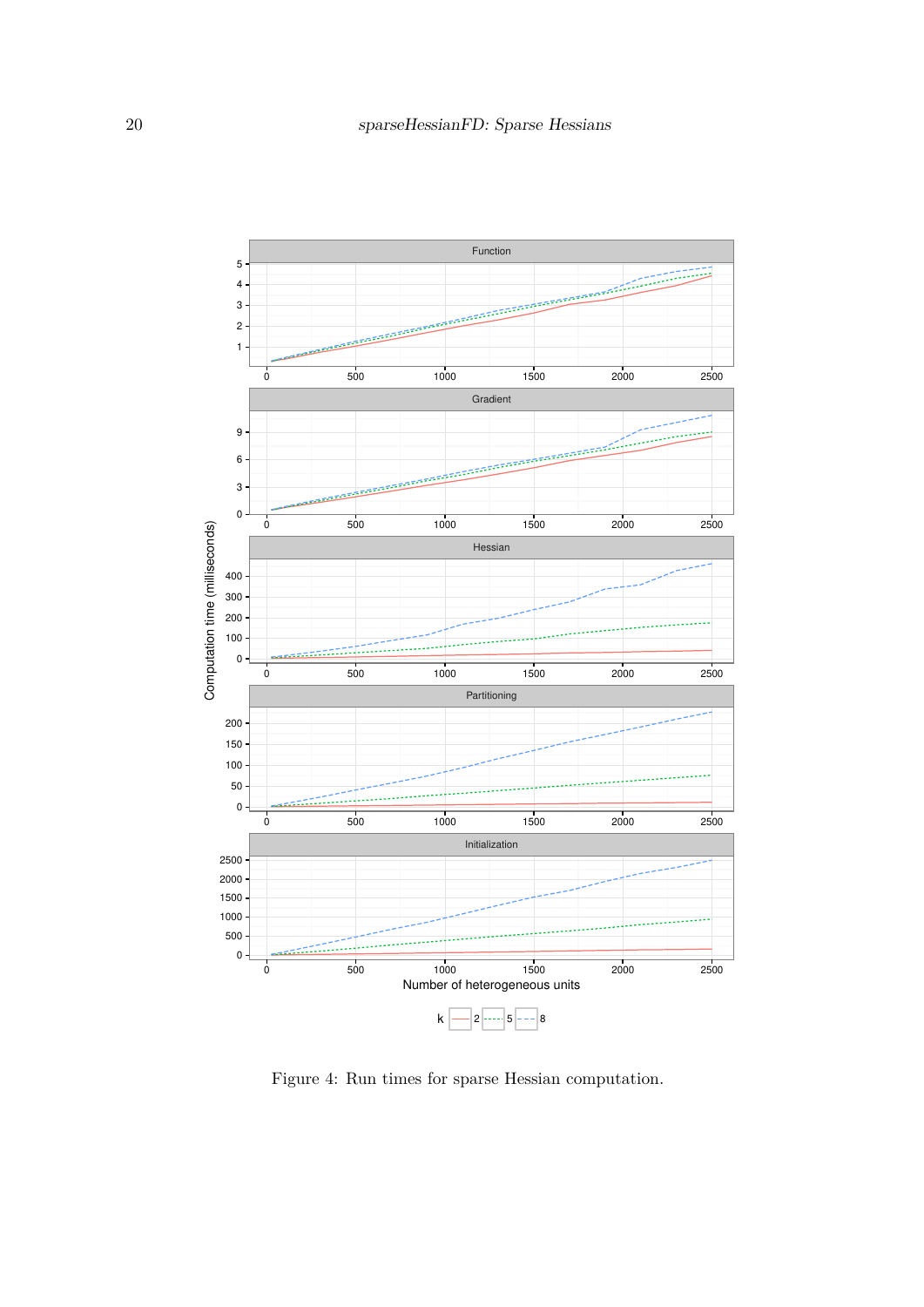#### Michael Braun 21

# **References**

- <span id="page-20-3"></span>Abreu R, Stich D, Morales J  $(2013)$ . "On the Generalization of the Complex Step Method." *Journal of Computational and Applied Mathematics*, 241, 84–102. [doi:10.1016/j.cam.](https://doi.org/10.1016/j.cam.2012.10.001) [2012.10.001](https://doi.org/10.1016/j.cam.2012.10.001).
- <span id="page-20-12"></span>Bates D, Eddelbuettel D (2013). "Fast and Elegant Numerical Linear Algebra Using the RcppEigen Package.<sup>n</sup> Journal of Statistical Software, 52(5), 1-24. URL [https://www.](https://www.jstatsoft.org/v52/i05) [jstatsoft.org/v52/i05](https://www.jstatsoft.org/v52/i05).
- <span id="page-20-2"></span>Bates D, Maechler M (2015). Matrix*: Sparse and Dense Matrix Classes and Methods*. R package version 12-4, URL <http://CRAN.R-project.org/package=Matrix>.
- <span id="page-20-0"></span>Braun M (2014). "trustOptim: An R Package for Trust Region Optimization with Sparse Hessians." *Journal of Statistical Software*,  $60(4)$ , 1–16. URL [http://www.jstatsoft.org/](http://www.jstatsoft.org/v60/i04/) [v60/i04/](http://www.jstatsoft.org/v60/i04/).
- <span id="page-20-1"></span>Braun M (2015). sparseMVN*: An* R *Package for MVN Sampling with Sparse Covariance and Precision Matrices.* R package version 0.2.0, URL [http://cran.r-project.org/package=](http://cran.r-project.org/package=sparseMVN) [sparseMVN](http://cran.r-project.org/package=sparseMVN).
- <span id="page-20-10"></span>Coleman TF, Cai JY (1986). "The Cyclic Coloring Problem and Estimation of Sparse Hessian Matrices." *SIAM Journal on Algebraic Discrete Methods*, **7**(2), 221–235. [doi:10.1137/](https://doi.org/10.1137/0607026) [0607026](https://doi.org/10.1137/0607026).
- <span id="page-20-6"></span>Coleman TF, Garbow BS, Moré JJ (1985a). "Algorithm 636: Fortran Subroutines for Estimating Sparse Hessian Matrices.<sup>"</sup> ACM Transactions on Mathematical Software, 11(4), 378. [doi:10.1145/6187.6193](https://doi.org/10.1145/6187.6193).
- <span id="page-20-5"></span>Coleman TF, Garbow BS, Moré JJ (1985b). "Software for Estimating Sparse Hessian Matrices." *ACM Transactions on Mathematical Software*, 11(4), 363–377. [doi:10.1145/6187.](https://doi.org/10.1145/6187.6190) [6190](https://doi.org/10.1145/6187.6190).
- <span id="page-20-8"></span>Coleman TF, Moré JJ (1984). "Estimation of Sparse Hessian Matrices and Graph Coloring Problems." *Mathematical Programming*, 28(3), 243–270. [doi:10.1007/BF02612334](https://doi.org/10.1007/BF02612334).
- <span id="page-20-4"></span>Curtis AR, Powell MJD, Reid JK (1974). "On the Estimation of Sparse Jacobian Matrices." *Journal of the Institute of Mathematics and its Applications*, 13, 117–119. [doi:10.1093/](https://doi.org/10.1093/imamat/13.1.117) [imamat/13.1.117](https://doi.org/10.1093/imamat/13.1.117).
- <span id="page-20-11"></span>Eddelbuettel D, François R  $(2011)$ . "**Rcpp:** Seamless R and  $C++$  Integration." *Journal of Statistical Software*,  $40(8)$ , 1-18. URL <http://www.jstatsoft.org/v40/i08>.
- <span id="page-20-7"></span>Gebremedhin AH, Manne F, Pothen A (2005). "What Color is your Jacobian? Graph Coloring for Computing Derivatives.<sup>n</sup>  $SIAM$  Review,  $47(4)$ ,  $629-705$ . [doi:10.1137/](https://doi.org/10.1137/S0036144504444711) [S0036144504444711](https://doi.org/10.1137/S0036144504444711).
- <span id="page-20-9"></span>Gebremedhin AH, Tarafdar A, Manne F, Pothen A (2007). "New Acyclic and Star Coloring Algorithms with Application to Computing Hessians.<sup>™</sup> *SIAM Journal of Scientific Computation*, 29(3), 1042-1072. [doi:10.1137/050639879](https://doi.org/10.1137/050639879).